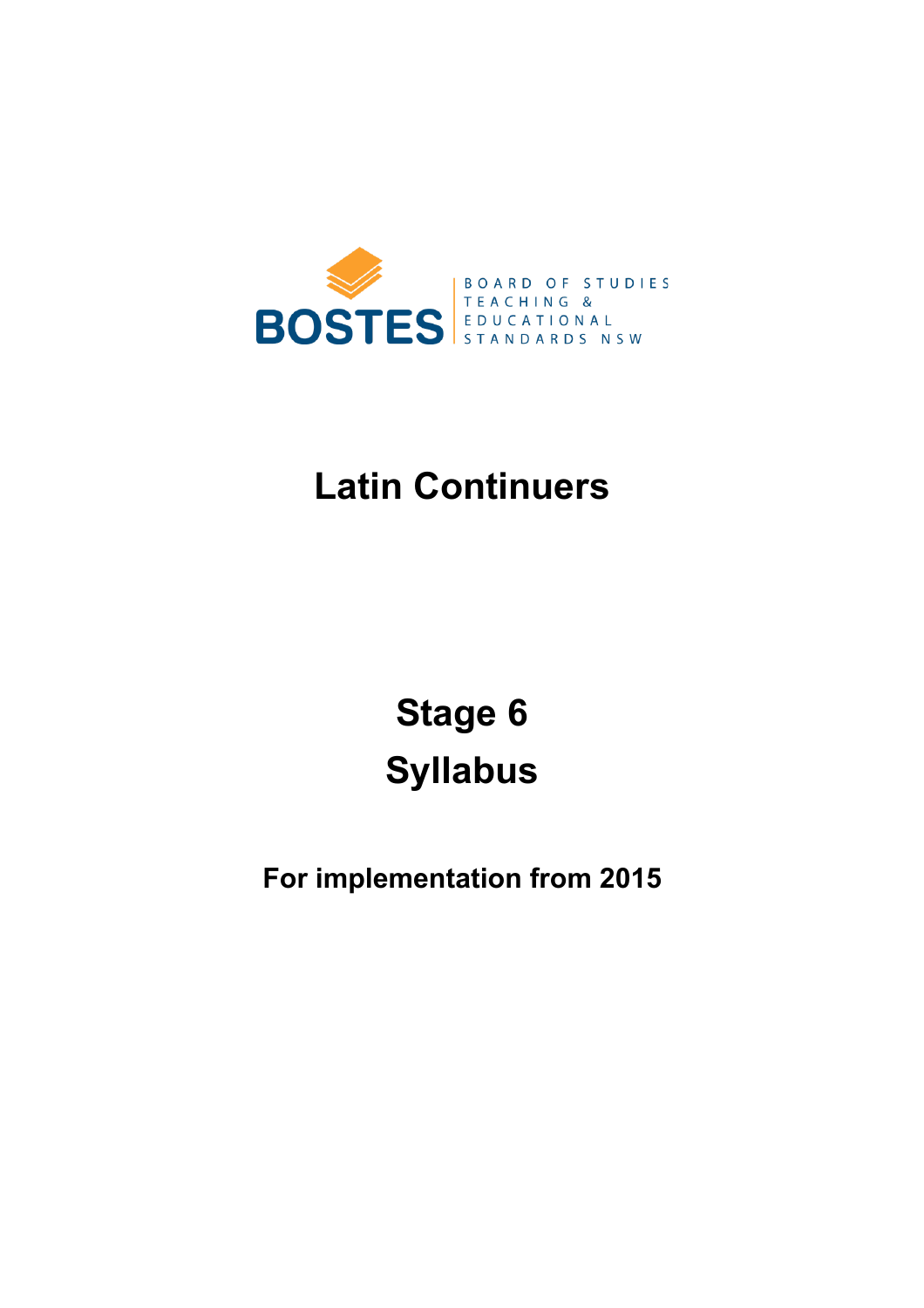#### **Original published version updated:**

 April 2006 – BoS Job Number 2006202 January 2008 – BoS Job Number 2007773  $\overline{\phantom{a}}$ June 2009 – Assessment and Reporting information updated

#### © **2014 Copyright Board of Studies, Teaching and Educational Standards NSW for and on behalf of the Crown in right of the State of New South Wales.**

This document contains Material prepared by the Board of Studies, Teaching and Educational Standards NSW for and on behalf of the Crown in right of the State of New South Wales. The Material is protected by Crown copyright.

 $\overline{a}$ All rights reserved. No part of the Material may be reproduced in Australia or in any other country by any process, electronic or otherwise, in any material form, or transmitted to any other person or stored electronically in any form without the prior written permission of the Board of Studies, Teaching and Educational Standards NSW, except as permitted by the *Copyright Act 1968.* 

When you access the Material you agree:

- to use the Material for information purposes only
- to reproduce a single copy for personal bona fide study use only and not to reproduce any major extract or the entire Material without the prior permission of the Board of Studies, Teaching and Educational Standards NSW
- to acknowledge that the Material is provided by the Board of Studies, Teaching and Educational Standards NSW
- • to include this copyright notice in any copy made
- not to modify the Material or any part of the Material without the express prior written permission of the Board of Studies, Teaching and Educational Standards NSW.

The Material may contain third-party copyright materials such as photos, diagrams, quotations, cartoons and artworks. These materials are protected by Australian and international copyright laws and may not be reproduced or transmitted in any format without the copyright owner's specific permission. Unauthorised reproduction, transmission or commercial use of such copyright materials may result in prosecution.

The Board of Studies, Teaching and Educational Standards NSW has made all reasonable attempts to locate owners of third-party copyright material and invites anyone from whom permission has not been sought to contact the Copyright Officer.

 $\overline{\phantom{a}}$ Phone: (02) 9367 8289 Fax: (02) 9279 1482 Email: mila.buraga@bostes.nsw.edu.au

Published by: Board of Studies, Teaching and Educational Standards NSW GPO Box 5300 Sydney 2001 Australia

www.bostes.nsw.edu.au

ISBN 0731343786

*20140581*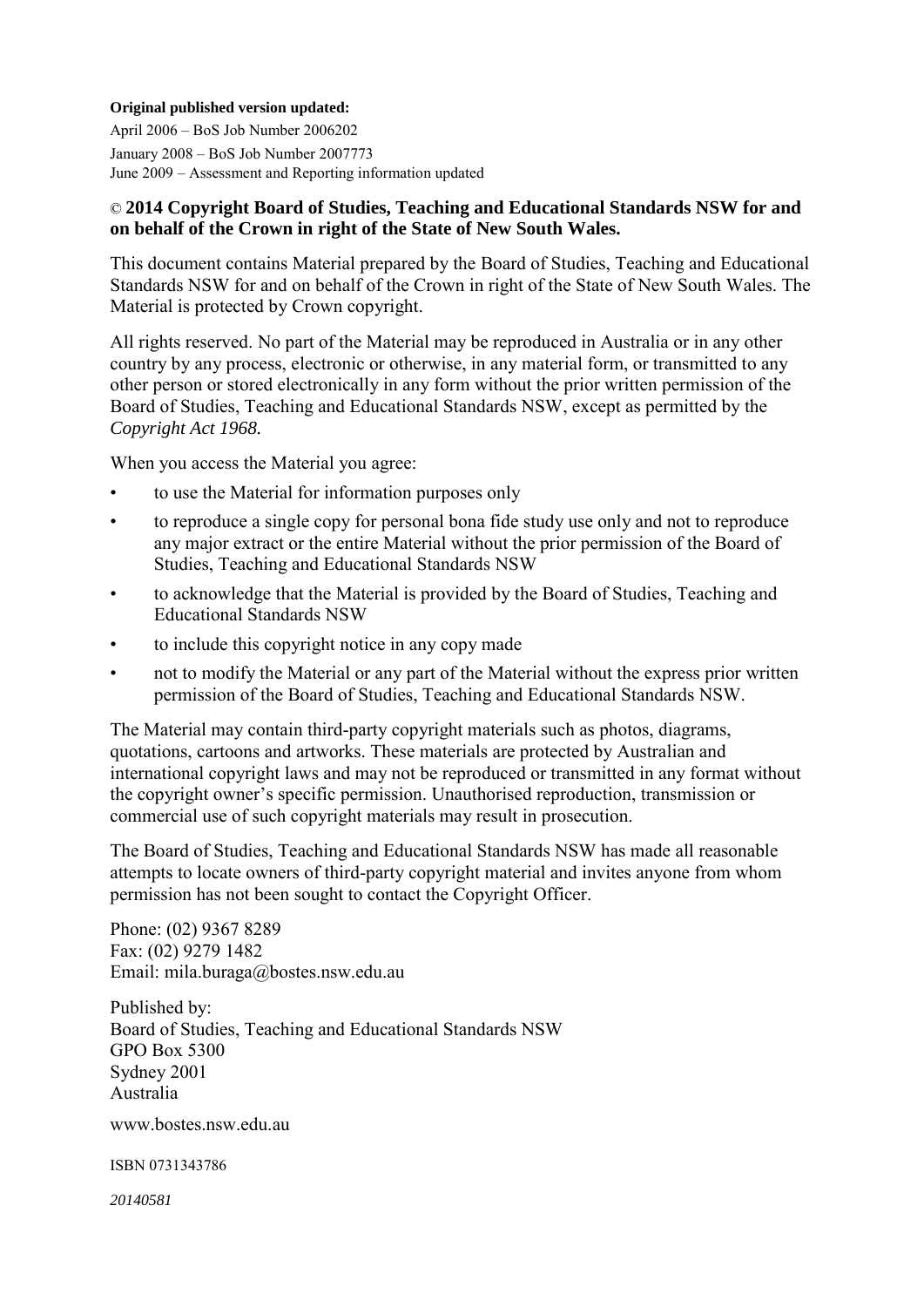# **Contents**

| $\mathbf{1}$   |      |  |  |
|----------------|------|--|--|
| $\overline{2}$ |      |  |  |
|                | 2.1  |  |  |
|                | 2.2  |  |  |
|                | 2.3  |  |  |
| 3              |      |  |  |
| 4              | Aims |  |  |
| 5              |      |  |  |
| 6              |      |  |  |
| 7              |      |  |  |
|                | 7.1  |  |  |
|                | 7.2  |  |  |
| 8              |      |  |  |
|                | 8.1  |  |  |
|                | 8.2  |  |  |
|                | 8.3  |  |  |
|                | 8.4  |  |  |
|                | 8.5  |  |  |
|                | 8.6  |  |  |
|                | 8.7  |  |  |
| 9              |      |  |  |
| 10             |      |  |  |
|                |      |  |  |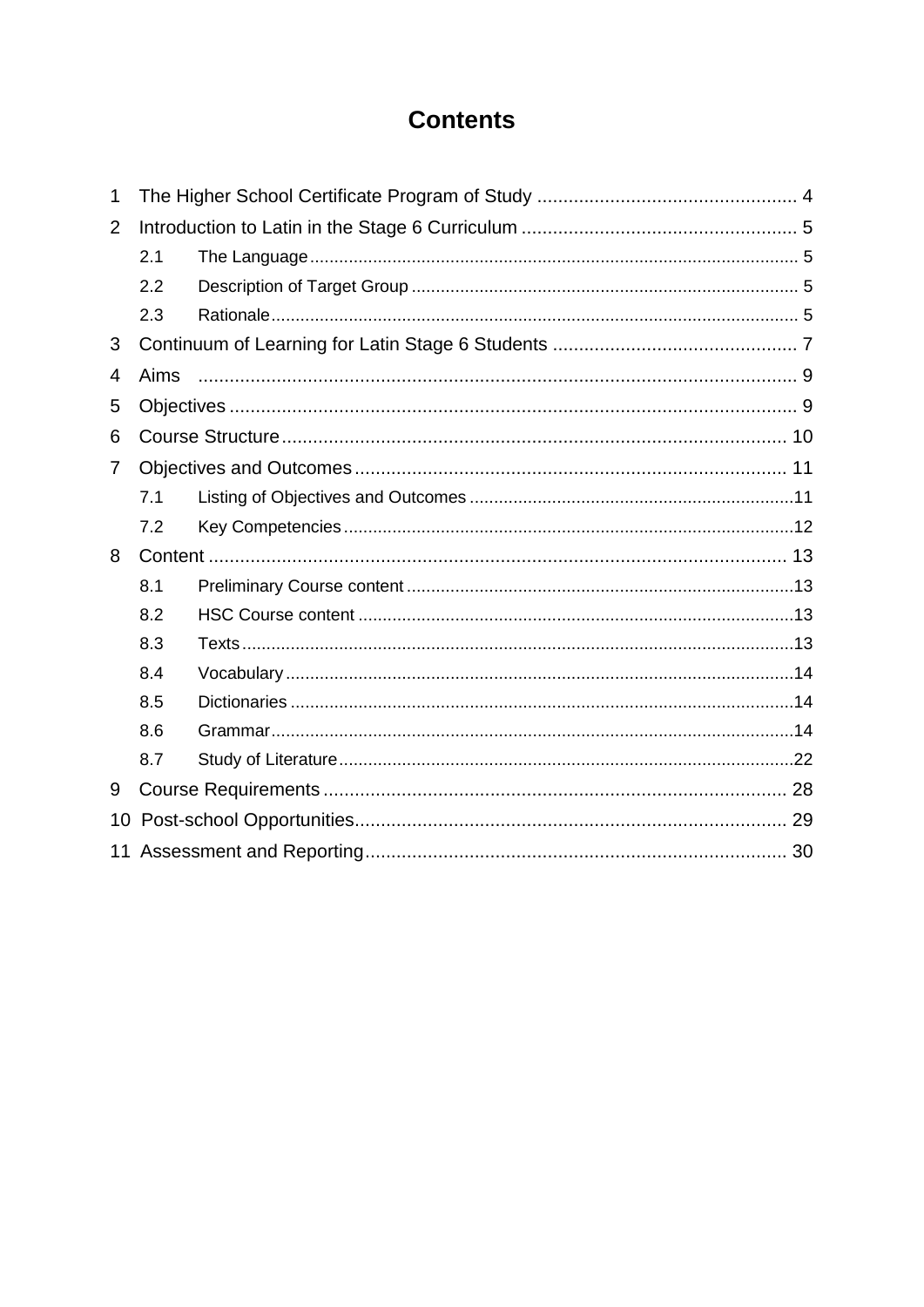#### <span id="page-3-0"></span>**1 The Higher School Certificate Program of Study**

The purpose of the Higher School Certificate program of study is to:

- provide a curriculum structure which encourages students to complete secondary education
- foster the intellectual, social and moral development of students, in particular developing their:
	- knowledge, skills, understanding and attitudes in the fields of study they choose
	- capacity to manage their own learning
	- desire to continue learning in formal or informal settings after school
	- $-$  capacity to work together with others
	- respect for the cultural diversity of Australian society
- $\bullet$  provide a flexible structure within which students can prepare for:
	- $-$  further education and training
	- $-$  employment
	- $-$  full and active participation as citizens
- provide formal assessment and certification of students' achievements
- provide a context within which schools also have the opportunity to foster students' physical and spiritual development.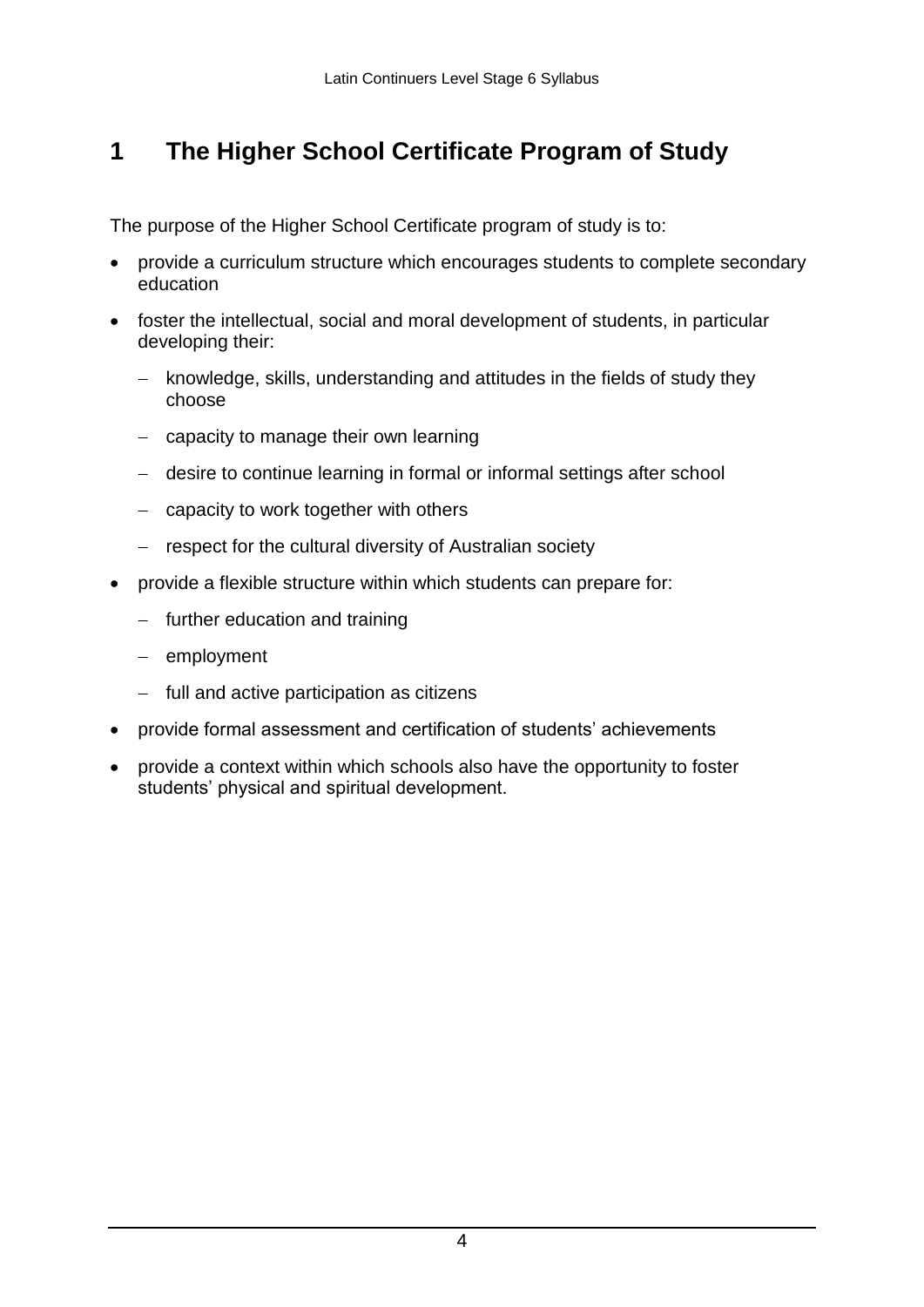# <span id="page-4-0"></span>**2 Introduction to Latin in the Stage 6 Curriculum**

### **2.1 The Language**

The language to be studied and assessed is Latin.

The Latin language to be studied in the Continuers course is defined as the language of the literature from the Classical period c 100 BC to c AD 100.

### **2.2 Description of Target Group**

The Latin Continuers Level syllabus is designed for students who, typically, will have studied Latin for 400–500 hours at the completion of Year 12.

### **2.3 Rationale**

 literature of Ancient Rome, but also to the continuing influence of Latin on the The study of Latin provides students with access not only to the culture, thought and languages, cultures, literatures and traditions which have derived from them. The study of Classical Latin offers specific training in qualities considered desirable for both personal and professional development.

#### **History of the Latin Language**

 Latin was the language of the Roman people who established an empire and a civilisation whose literature was regarded as a model by succeeding generations.

Through Roman conquest, the Latin language grew to be the dominant language in many countries. As such, it provided the basis for the languages that developed in these countries – Italian, French, Spanish, Portuguese and Romanian.

 The Latin language became, through the medium of Western Christianity, the language of learning and culture. For many centuries Latin continued to be the language of scholarship, philosophy and science. Latin was the international language of scientific writing and still provides much of the technical terminology of the sciences and law. It was the basis of all education outside the sciences and, since all educated people learned Latin, it served as the international language for scholarship. As a consequence, Latin makes available to the student much of the vocabulary of educational discourse, abstract thought and conceptualisation.

### **Legacy of the Romans**

The Romans produced a wide variety of works of literature, ranging from private letters to national epics. This literature is certainly of historical interest, allowing us to understand the Romans – their interests, beliefs and values. However, it also has a universal appeal, exploring themes that are still relevant today. It is impossible to appreciate this literature fully without reading it in the original Latin and experiencing the language and style of the Romans themselves.

 The influence of Latin literature can be seen in Western literature, which contains a wealth of reference to Roman mythology, history and writing, and whose forms are a direct development of Latin genres.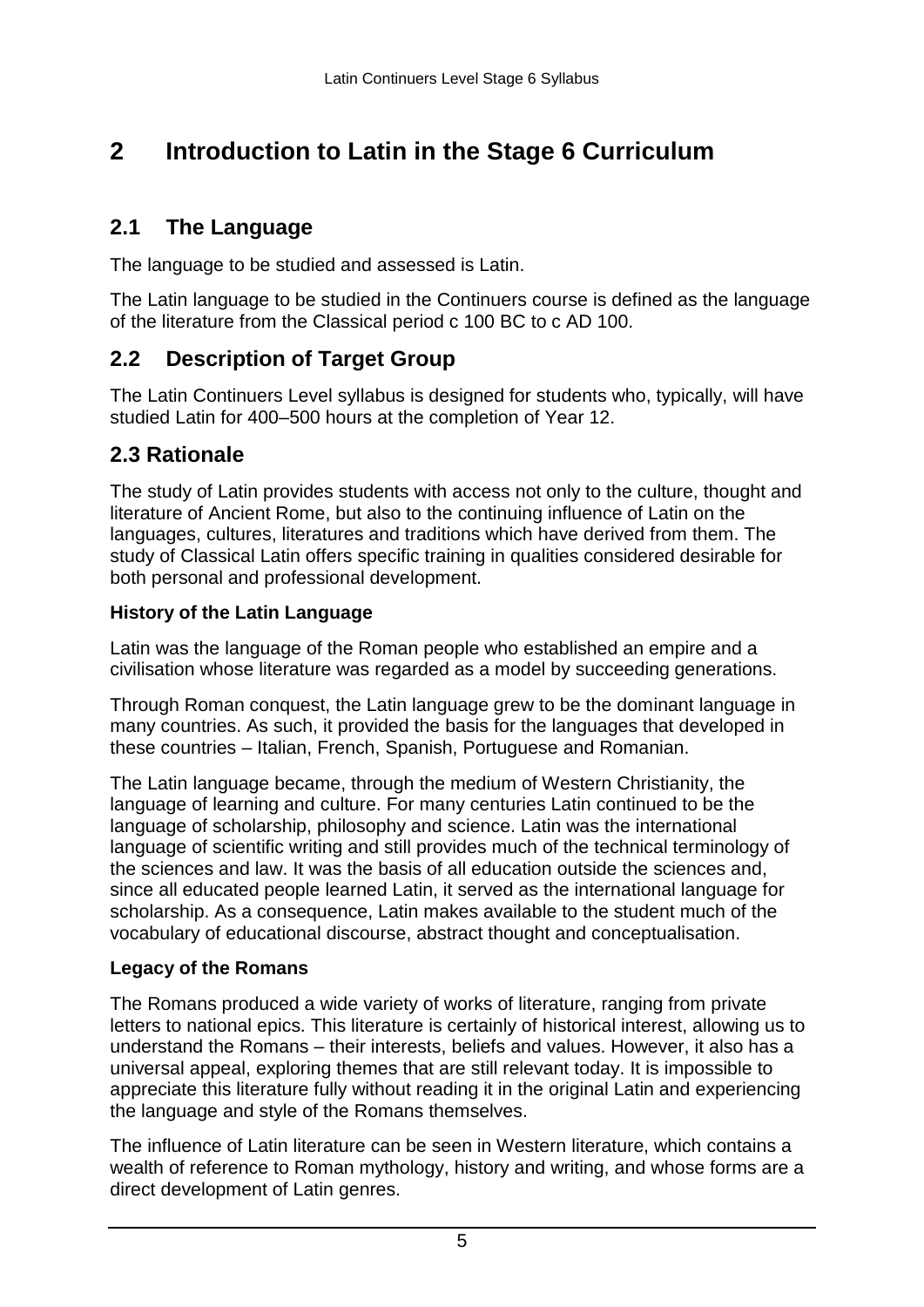<span id="page-5-0"></span> The Romans also defined the shape of the institutions of the Western world as they exist today. The cultures of Greece and Rome, together with that of the Hebrews, form the three cornerstones of Western civilisation: they provide the intellectual, political, institutional, social, administrative and religious origins of this culture.

 The study of Latin is a direct means of developing appreciation of the significance of Western civilisation, its origins and its contribution to Australia's cultural identity.

#### **Value of the Latin Language**

The value of Latin in the educative process is to assist in developing increased selfknowledge and a responsive relationship with other cultures and other times.

 seriously about language in general. The capacity to translate and articulate in one's country the beneficial effect of this process is enhanced by the fact that the Latin The study of Latin has great value in developing an understanding of language. The very nature of the Latin language with its inflections, its word order and its strict attention to relationships between words and sentences compels the student to think own language the thoughts, ideas and actions in another language is a mental discipline in the study of language and communication. In an English-speaking language played a major part in the development of English itself.

 languages because they have enhanced familiarity with grammatical terminology and complex linguistic structures. The student of Latin explores social, moral and political 'humanity' from the Latin *libertas*, *virtus* and *humanitas* demands a study of the The study of the Latin language gives students an advantage in learning any foreign value systems and the way in which Roman concepts have influenced Western ways of thinking. The fact that English has inherited words such as 'liberty', 'virtue' and meanings of each of these concepts in its own cultural context.

The study of the Latin language and the subsequent exploration of Latin prose and verse provides students with a singular opportunity for the pursuit of a liberal education.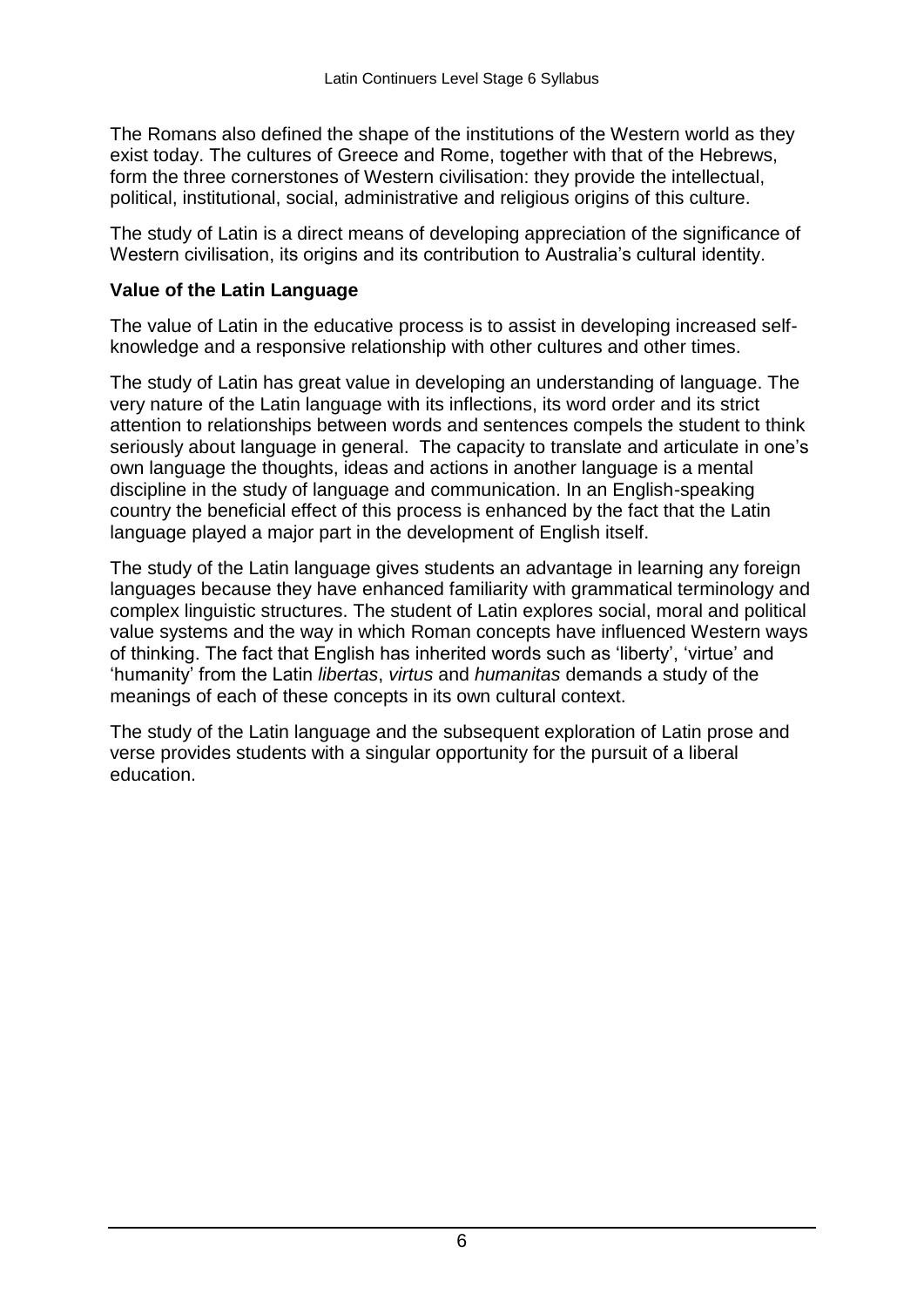#### <span id="page-6-0"></span>**3 Continuum of Learning for Latin Stage 6 Students**

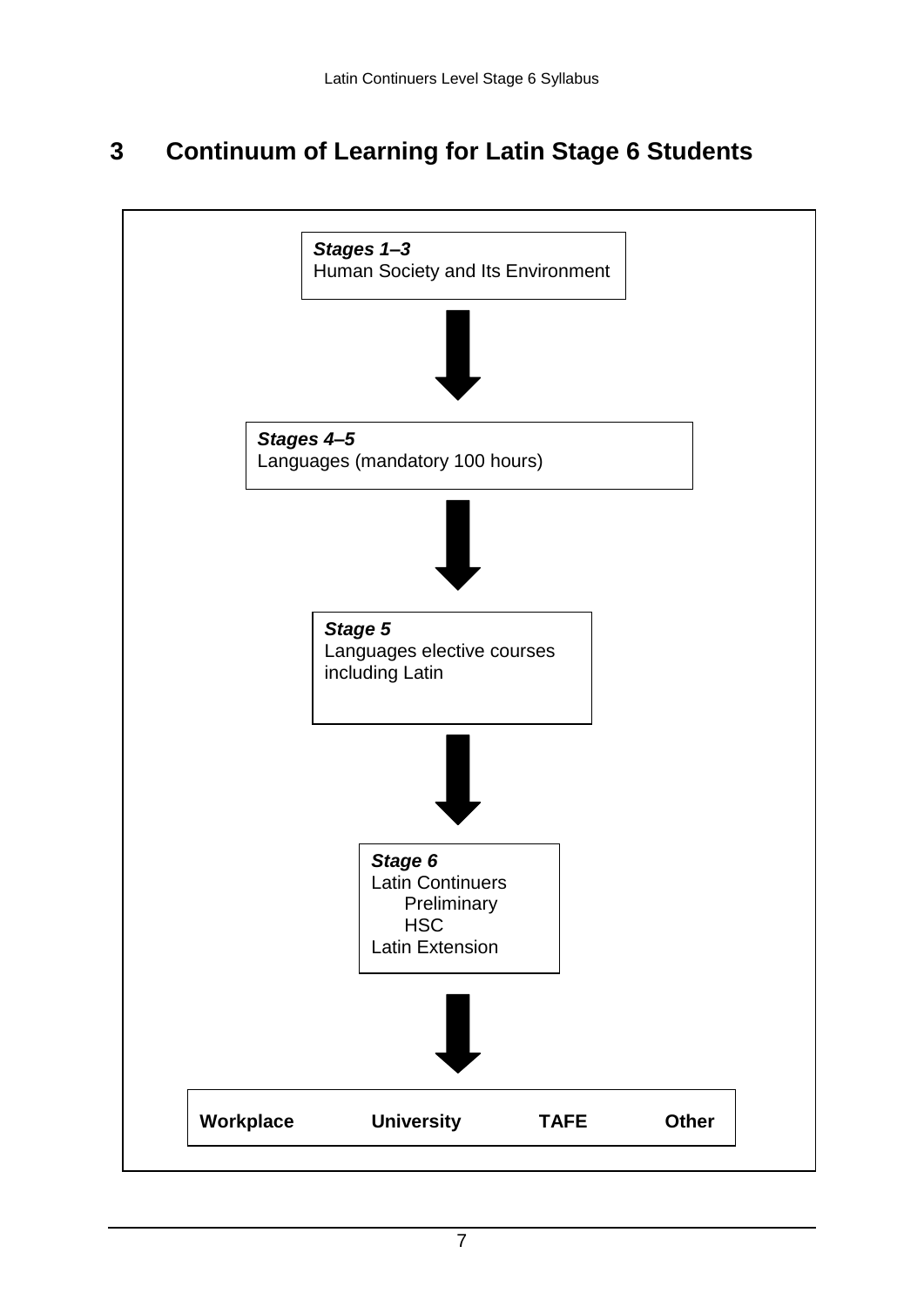language or languages from Stage 1 through to Stage 6. The New South Wales curriculum provides opportunities for students to study a

In the K–6 (Stages 1–3) Human Society and Its Environment key learning area, students develop an awareness of languages and may learn about the world through the study of a language, such as Latin.

In Years 7–10, a language is a mandatory component of the Record of School Achievement, with students being required to complete 100 hours of language study. Elective study in Stages 4–5 in Latin builds upon the mandatory study.

Stage 6 offers the opportunity to continue the study of Latin at Continuers level with the option of an Extension course.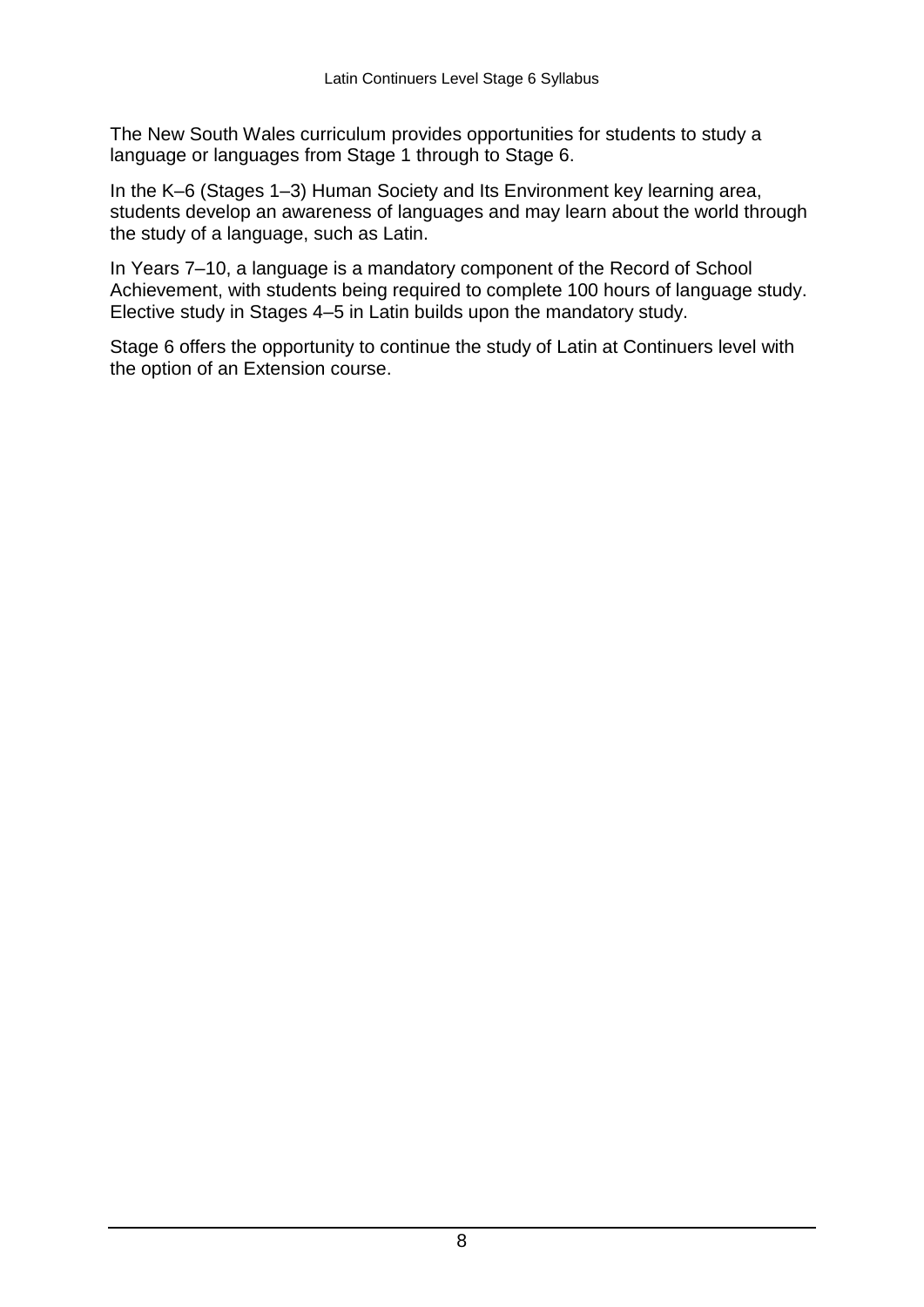#### <span id="page-8-0"></span> **4 Aims**

The aims of the syllabus are to develop students':

- ability to understand Latin texts
- ability to understand how language works at the level of grammar
- ability to recognise connections between Latin and English or other languages
- ability to recognise stylistic features of Latin texts and understand their literary effects
- ability to assimilate the ideas contained in a Latin text
- ability to explore the ideas of a Latin text in its social, cultural, historical and religious context
- ability to explore their own culture(s) through the study of Roman culture
- ability to recognise how ideas and beliefs of the Classical period have influenced subsequent societies
- enjoyment of the study of Latin through the reading of Latin texts
- general cognitive, analytical and learning skills.

## **5 Objectives**

The students will achieve the following objectives:

- Objective 1 understand seen and unseen texts written in the original Latin
- Objective 2 understand the linguistic and stylistic features and the cultural references in prescribed Latin texts
- Objective 3 understand the prescribed text as a work of literature in terms of the author's purpose.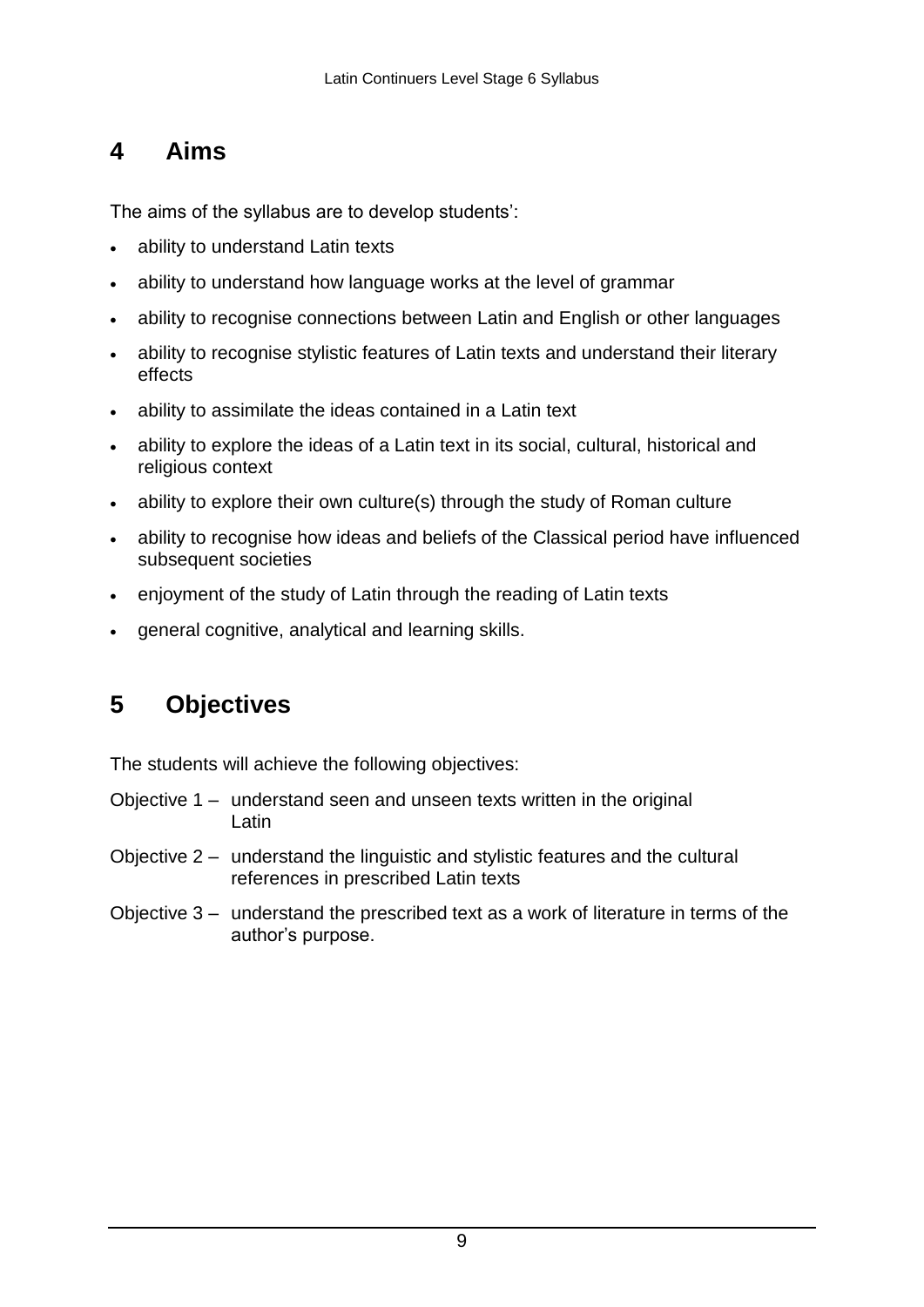#### <span id="page-9-0"></span>**6 Course Structure**

#### **The Preliminary Course (120 indicative hours)**

 original Latin texts, developing the skills needed to study the prescribed texts for the HSC course and to translate unseen texts. Students extend their vocabulary, prescribed in the Years 7–10 syllabus. Students also begin to appreciate the purpose The Preliminary course is structured to provide students with opportunities to read consolidate their language skills and study additional linguistic features not and point of view of different authors and their effective use of language.

#### **The HSC Course (120 indicative hours)**

 Students apply their linguistic skills and their familiarity with Latin literature in the The HSC course is designed to allow students to apply and extend the knowledge and skills gained through a wider reading of authors in the Preliminary course to a detailed study and analysis of two prescribed texts, one verse and one prose. independent translation of unseen passages of original Latin text.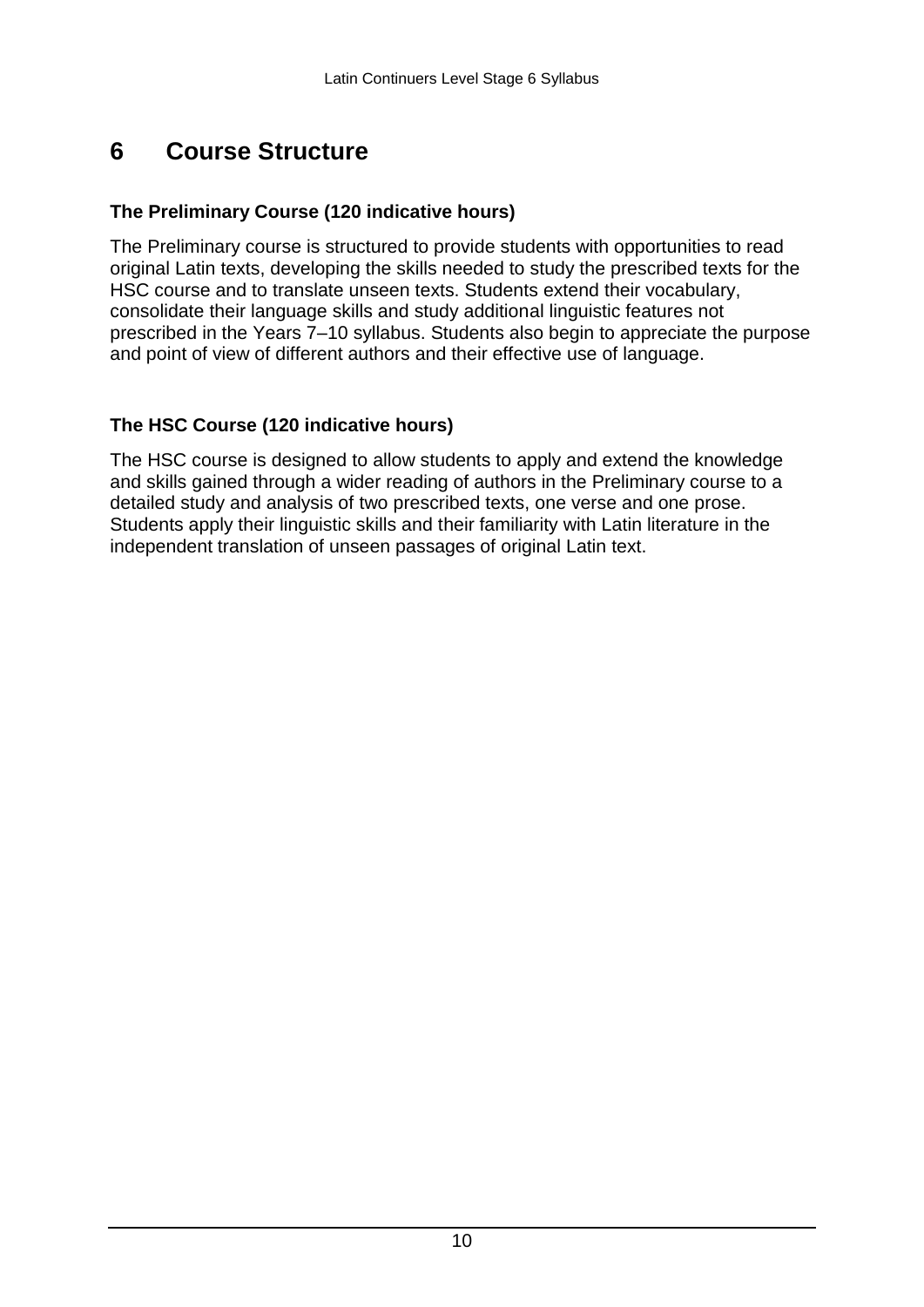# **7 Objectives and Outcomes**

#### **7.1 Listing of Objectives and Outcomes**

 The outcomes listed below represent the knowledge, skills and understanding that outcomes have been linked to one objective but may derive from more than one. The students will achieve by the end of the HSC course based on this syllabus. The degree to which students achieve these outcomes will be reported in the performance scale.

| <b>Objectives</b>                                                                                                | <b>Outcomes</b>                                                                                                                                                                                                                                                                                                                                                                                                                                             |  |
|------------------------------------------------------------------------------------------------------------------|-------------------------------------------------------------------------------------------------------------------------------------------------------------------------------------------------------------------------------------------------------------------------------------------------------------------------------------------------------------------------------------------------------------------------------------------------------------|--|
| Students will:<br>1. understand seen and unseen texts<br>written in the original Latin.                          | A student:<br>1.1 applies knowledge of vocabulary and<br>grammar<br>1.2 infers the meaning of words or<br>phrases from common patterns of<br>word formation and from context<br>1.3 translates into clear English using<br>words appropriate to the context                                                                                                                                                                                                 |  |
| 2. understand the linguistic and stylistic<br>features and the cultural references in<br>prescribed Latin texts. | 2.1 identifies, explains and analyses<br>grammatical features<br>2.2 identifies, explains and analyses<br>stylistic features and their<br>contribution to the literary effect<br>achieved in the extract<br>2.3 identifies metrical features of dactylic<br>hexameters<br>2.4 identifies, explains and analyses the<br>context of an extract<br>2.5 identifies, explains and analyses the<br>cultural, historical and religious<br>references of an extract |  |
| 3. understand the prescribed text as a<br>work of literature in terms of the<br>author's purpose.                | 3.1 identifies and discusses Roman<br>ideas, beliefs and arguments as<br>revealed in the prescribed texts<br>3.2 identifies and discusses the structure<br>and literary qualities of the<br>prescribed texts<br>3.3 identifies and discusses specified<br>thematic focus areas in the<br>prescribed texts                                                                                                                                                   |  |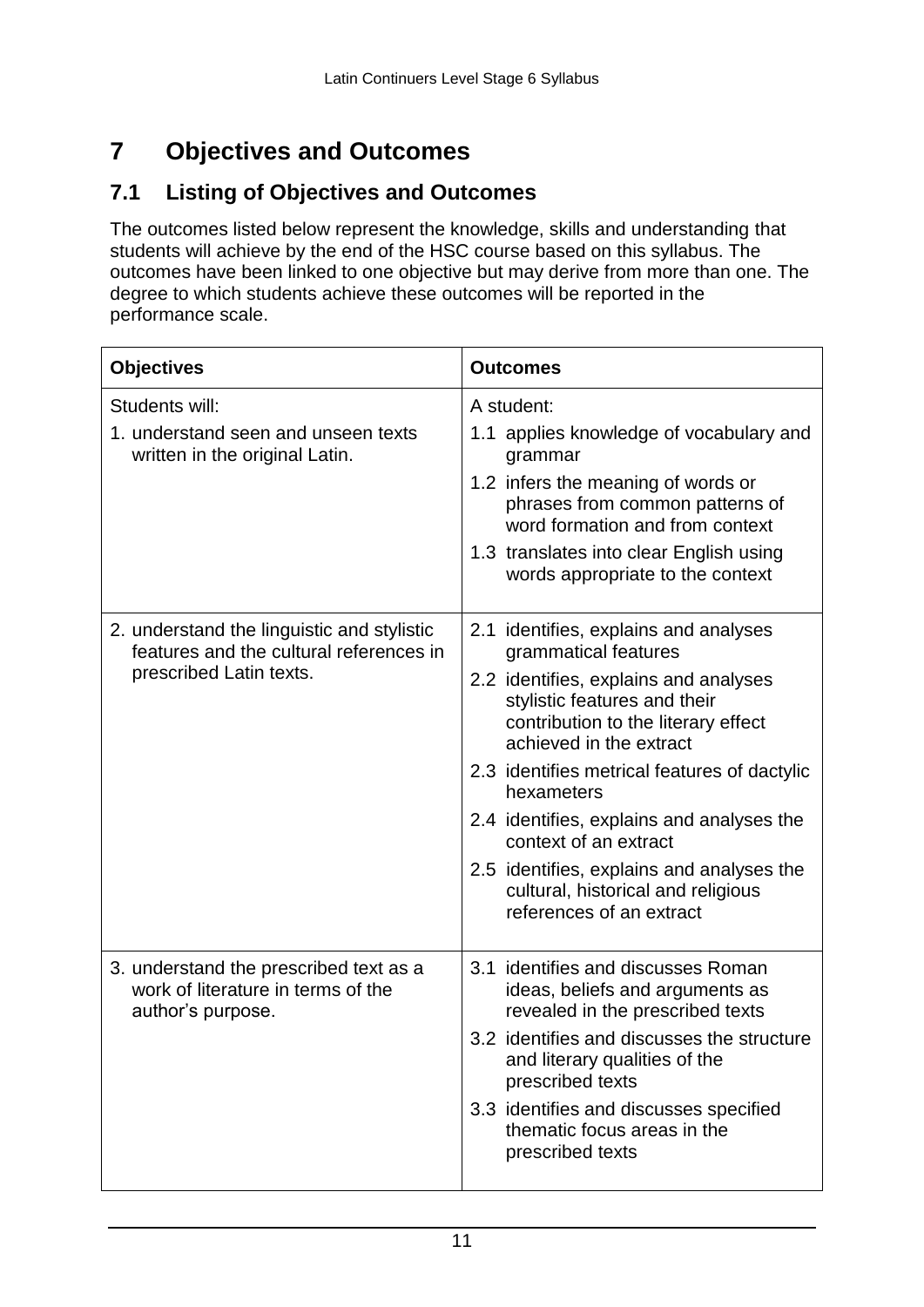#### <span id="page-11-0"></span> $7.2$ **7.2 Key Competencies**

 Latin provides a powerful context within which to develop general competencies considered essential for the acquisition of effective, higher-order thinking skills necessary for further education, work and everyday life.

 Key competencies are embedded in the Latin Continuers syllabus to enhance *information* and *communicating ideas and information* reflect core skills in key competencies of *planning and organising activities* and *working with others*  and use a dictionary, contribute towards the students' development of the key student learning. The key competencies of *collecting, analysing and organising*  learning Latin and are explicit in the objectives and outcomes of the syllabus. The *and in teams* are developed through classroom pedagogy. Students work as individuals and interact with others as members of groups to translate and analyse texts or passages of Latin. The skills associated with the analysis of texts, such as the ability to infer meaning from context, translate accurately from Latin to English, competency *solving problems*. As an integral part of such activity, students will need to use appropriate information technologies and to develop the key competency *using technology*.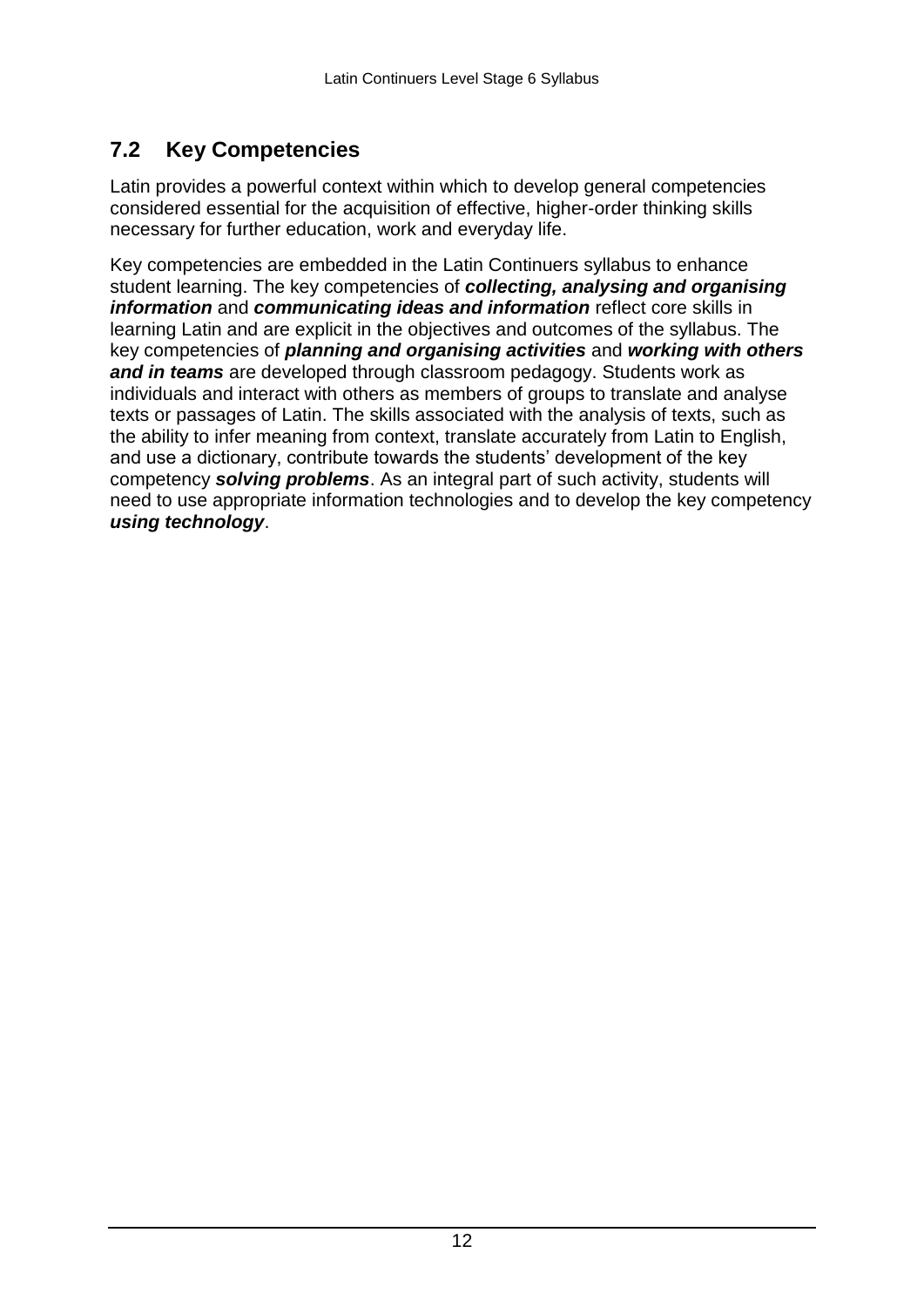# <span id="page-12-0"></span>**8 Content**

 required to study the texts in order to develop skills in understanding the language and in the analysis and evaluation of Latin literature. The texts are chosen to allow The content of this syllabus is based upon original Latin texts. Students will be students to sample the significant literary genres in the canon of Classical writers. The texts are the key to the study of the Latin language and they will allow students to experience a variety of stylistic features and literary effects.

### **8.1 Preliminary Course content**

The study of texts in the Preliminary course enables students to read and enjoy Latin literature in the original language and develops the skills needed to study the HSC prescribed texts. Students extend their vocabulary, consolidate their language skills and study additional linguistic features not prescribed in the Years 7–10 syllabus. Students also begin to appreciate the purpose and point of view of different authors and their effective use of language.

#### **8.2 HSC Course content**

 be prescribed for study. Prescribed texts in Latin provide the focus of the HSC course. In order to enhance their understanding of each text as a whole, the students will also read a specified translation of the entire book or speech. Each year one verse and one prose text will

 Each year specified thematic focus areas will be prescribed for each of the prescribed texts. These will provide a list of 3 to 5 themes which form the focus of study of the content and references in the texts.

#### $8.3$ **8.3 Texts**

### **8.3.1 Texts for the Preliminary Course**

 period c 100 BC – c AD 100 may be studied as long as the extract is not drawn from the Book of the *Aeneid* or the speech by Cicero prescribed for study in the HSC of the following year. Students will study a selection of extracts from a variety of texts. Any author from the

Suggested authors are: Caesar, Catullus, Cicero, Livy, Martial, Ovid, Pliny, Tacitus and Virgil.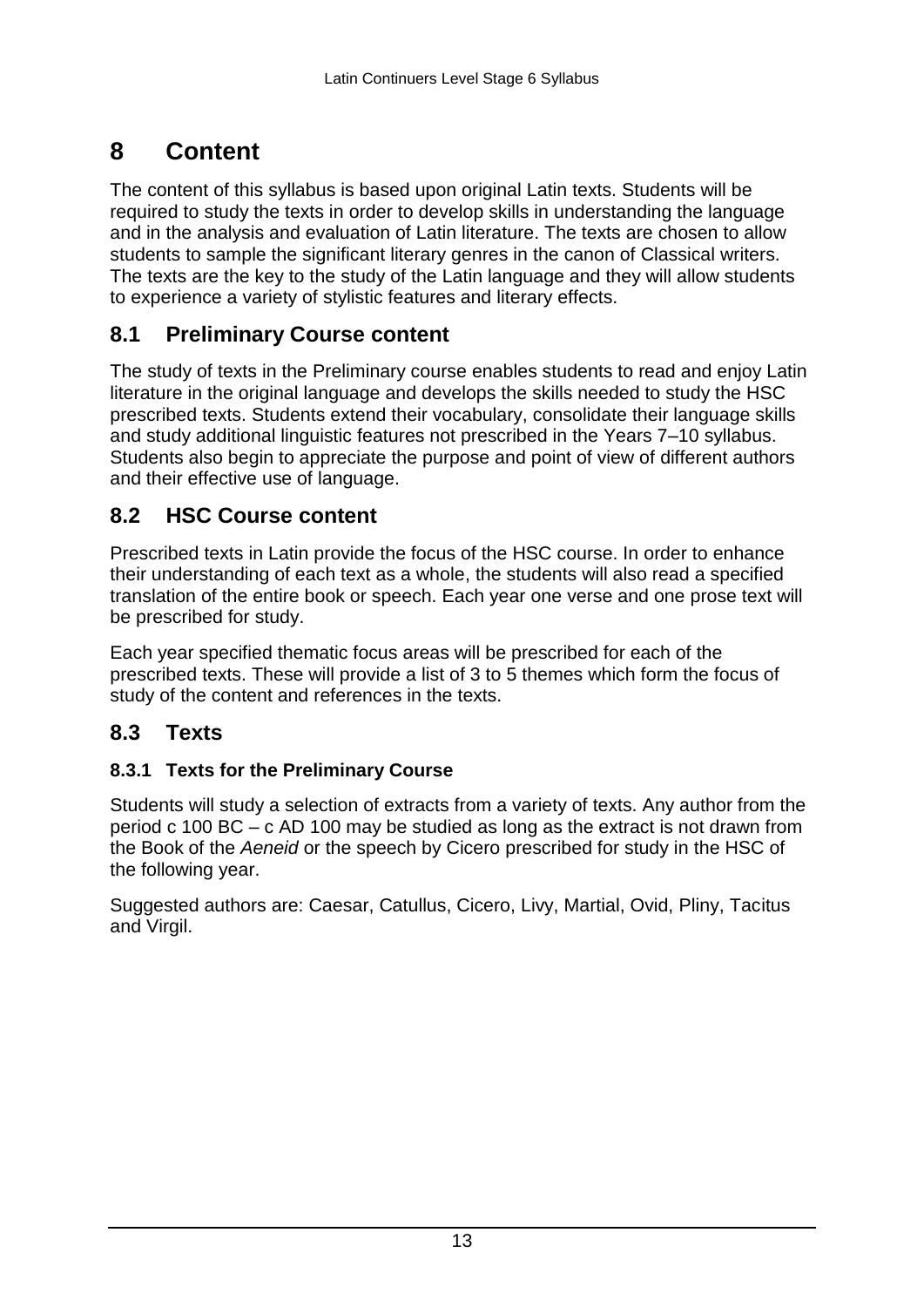#### <span id="page-13-0"></span>**8.3.2 Texts for the HSC Course**

#### **8.3.2.1 Canon**

Virgil, *Aeneid* 

Cicero's forensic speeches

#### **8.3.2.2 Rotation of Texts**

 http://www.boardofstudies.nsw.edu.au/syllabus\_hsc/latin-continuers.html. Each text will be prescribed for three consecutive years. The change of verse and prose texts will not occur in the same year. Information about the current prescriptions is available on the BOSTES website at

#### **8.3.2.3 HSC Prescription**

 For each verse text approximately 380 lines of Latin will be prescribed for study. For prose texts, the prescription will be approximately 2500 words. The remainder of the book/speech is to be read in English. Three specified thematic focus areas will be set for each of the texts. These will form the focus of study of the content and references in the texts.

For each prescribed text students will:

- read in Latin the prescribed lines for translation and comment on stylistic features, the context and cultural references, the specified thematic focus areas, the ideas, beliefs and arguments and the author's purpose and point of view
- study the specified lines for grammatical analysis
- read an English translation of the entire book or speech for analysis of the specified thematic focus areas, the ideas, beliefs, practices and arguments and the author's purpose and point of view.

### **8.4 Vocabulary**

 familiar with the vocabulary contained in the prescribed text. While there is no prescribed vocabulary list, it is expected that students will be

### **8.5 Dictionaries**

 private preparation. Dictionary use is permitted in the external examination. Students should be encouraged to develop skills in using dictionaries in class and for

### **8.6 Grammar**

 constitute a language as it functions. Grammar is the organisation of, and relationship between, all the elements that

 the function of grammar through prior study of Latin. It is assumed that students will already have acquired a significant understanding of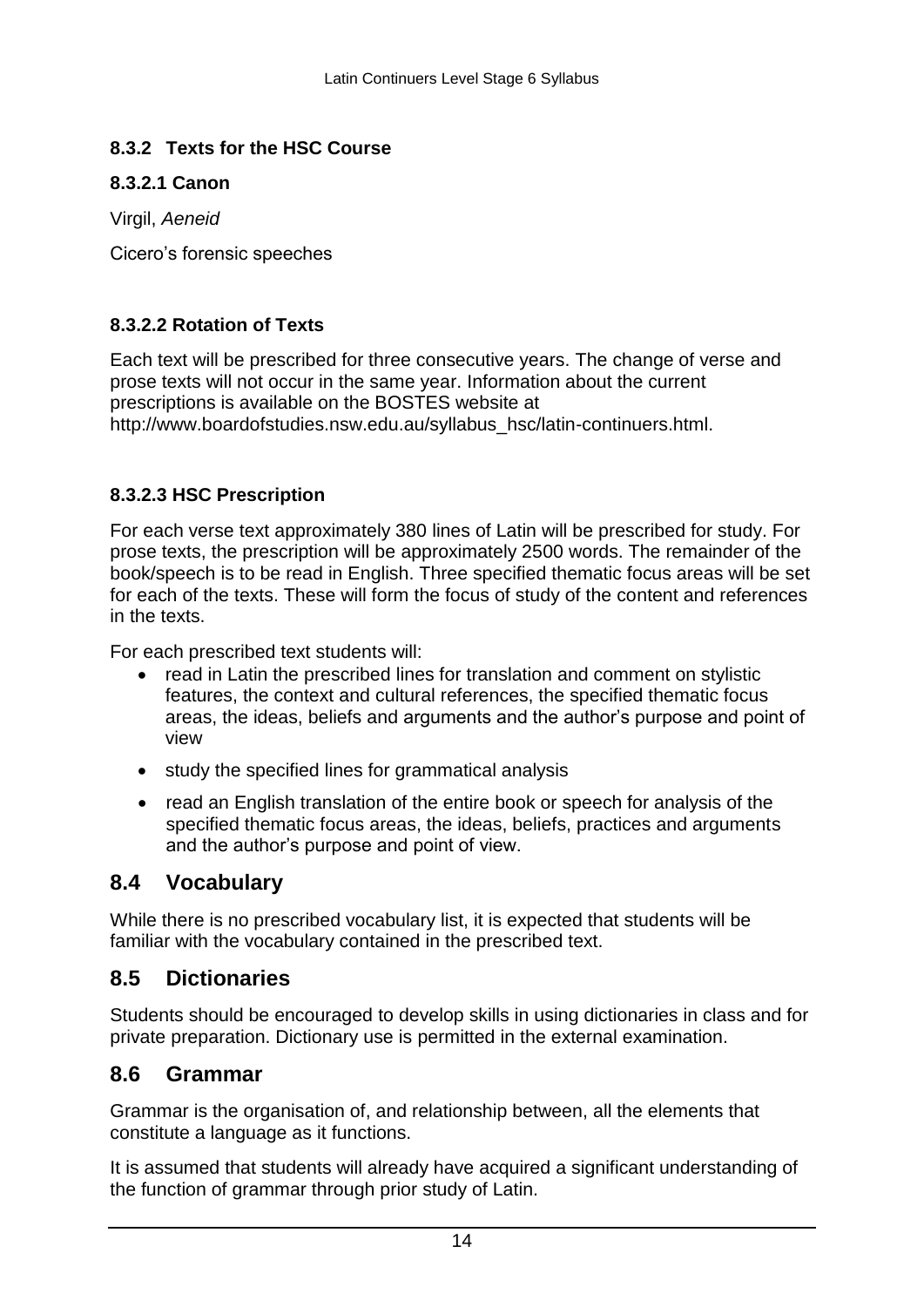grammatical features. This not only adds to their understanding but also equips them During the course of their studies, students should master the terminology of to communicate their understanding succinctly and provides them with a basis for the efficient learning of other languages.

 The following grammatical features are those that students studying Latin in a Continuers course are expected to analyse and recognise.

#### **8.6.1 Grammatical Features**

#### **8.6.1.1 Grammatical Form**

| <b>Part of Speech</b> | <b>Grammatical Form</b>       | Example(s) |
|-----------------------|-------------------------------|------------|
| <b>Nouns</b>          | five declensions<br>$\bullet$ |            |
|                       | singular and plural           |            |
|                       | all genders                   |            |
|                       | all cases                     |            |
|                       | Nominative                    |            |
|                       | Vocative                      |            |
|                       | Accusative                    |            |
|                       | Genitive                      |            |
|                       | <b>Dative</b>                 |            |
|                       | Ablative                      |            |
|                       | Locative                      |            |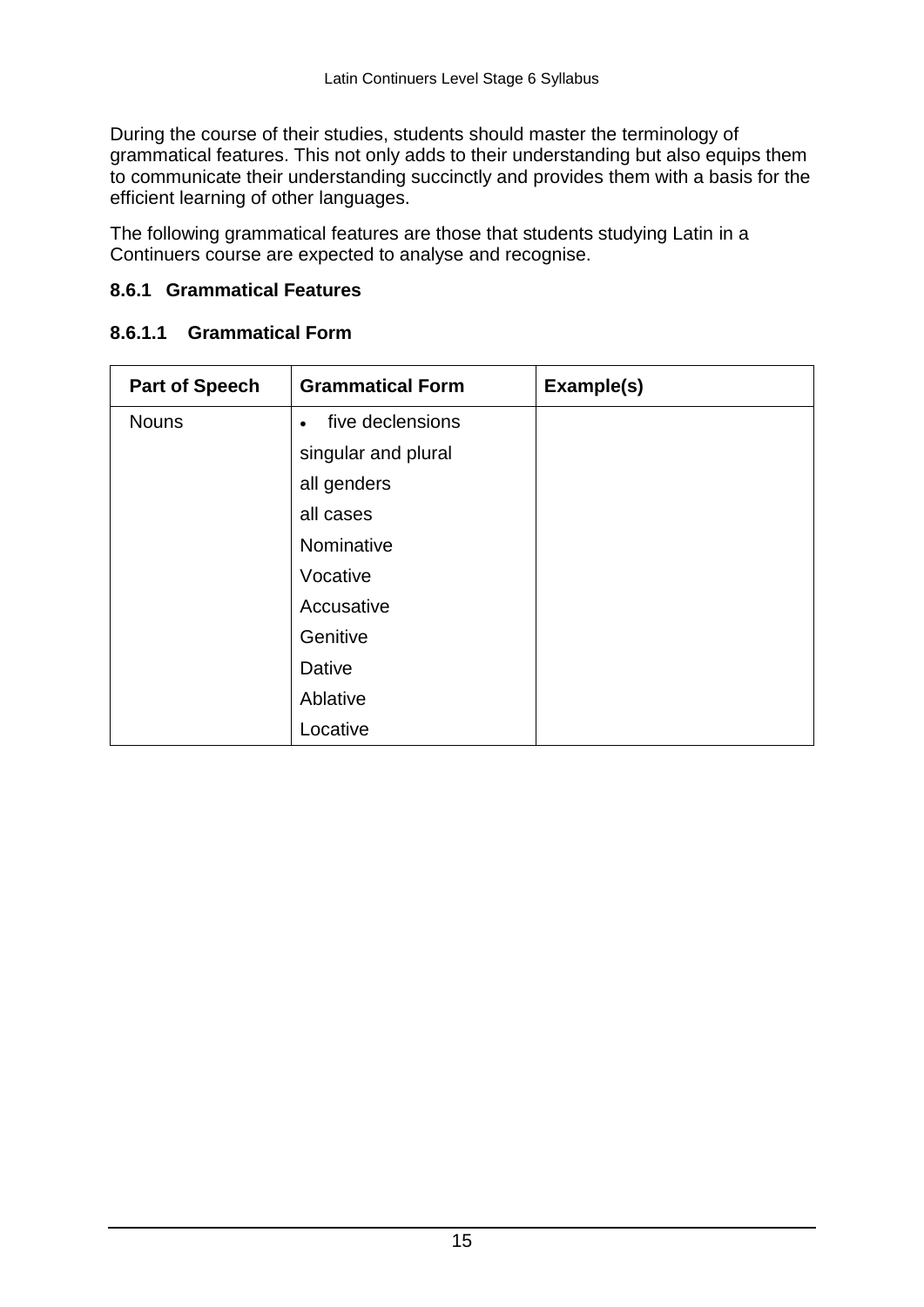### **Grammatical Features (cont)**

| <b>Part of Speech</b> | <b>Grammatical Form</b>           | Example(s)                                                     |
|-----------------------|-----------------------------------|----------------------------------------------------------------|
| Adjectives            | all cases                         |                                                                |
|                       | all genders                       |                                                                |
|                       | regular                           | latus, pulcher, miser, celer,<br>fortis, audax                 |
|                       | irregular                         | solus, totus, ullus, nullus, alius,<br>alter, uter             |
|                       | comparison                        |                                                                |
|                       | positive<br>$\bullet$             | latus, pulcher, audax                                          |
|                       | comparative<br>$\bullet$          | latior, pulchrior, audacior                                    |
|                       | superlative<br>$\bullet$          | latissimus, pulcherrimus,<br>audacissimus                      |
|                       | irregular comparison              | bonus, malus, magnus, parvus,<br>multus, multi                 |
|                       |                                   | difficilis, facilis, similis,<br>dissimilis, gracilis, humilis |
|                       | possessive                        | meus                                                           |
|                       | demonstrative                     | ille, hic, iste                                                |
|                       | interrogative                     | qui, qualis                                                    |
|                       | numerical                         |                                                                |
|                       | ordinal $1st - 20th$<br>$\bullet$ | primus                                                         |
|                       | cardinal $1 - 100$                | unus                                                           |
|                       | emphatic                          | ipse                                                           |
| Pronouns              | all declensions                   |                                                                |
|                       | personal                          | ego                                                            |
|                       | reflexive                         | se                                                             |
|                       | relative                          | qui                                                            |
|                       | emphatic                          | ipse                                                           |
|                       | interrogative                     | quis                                                           |
|                       | demonstrative                     | ille, hic, iste, is                                            |
|                       |                                   |                                                                |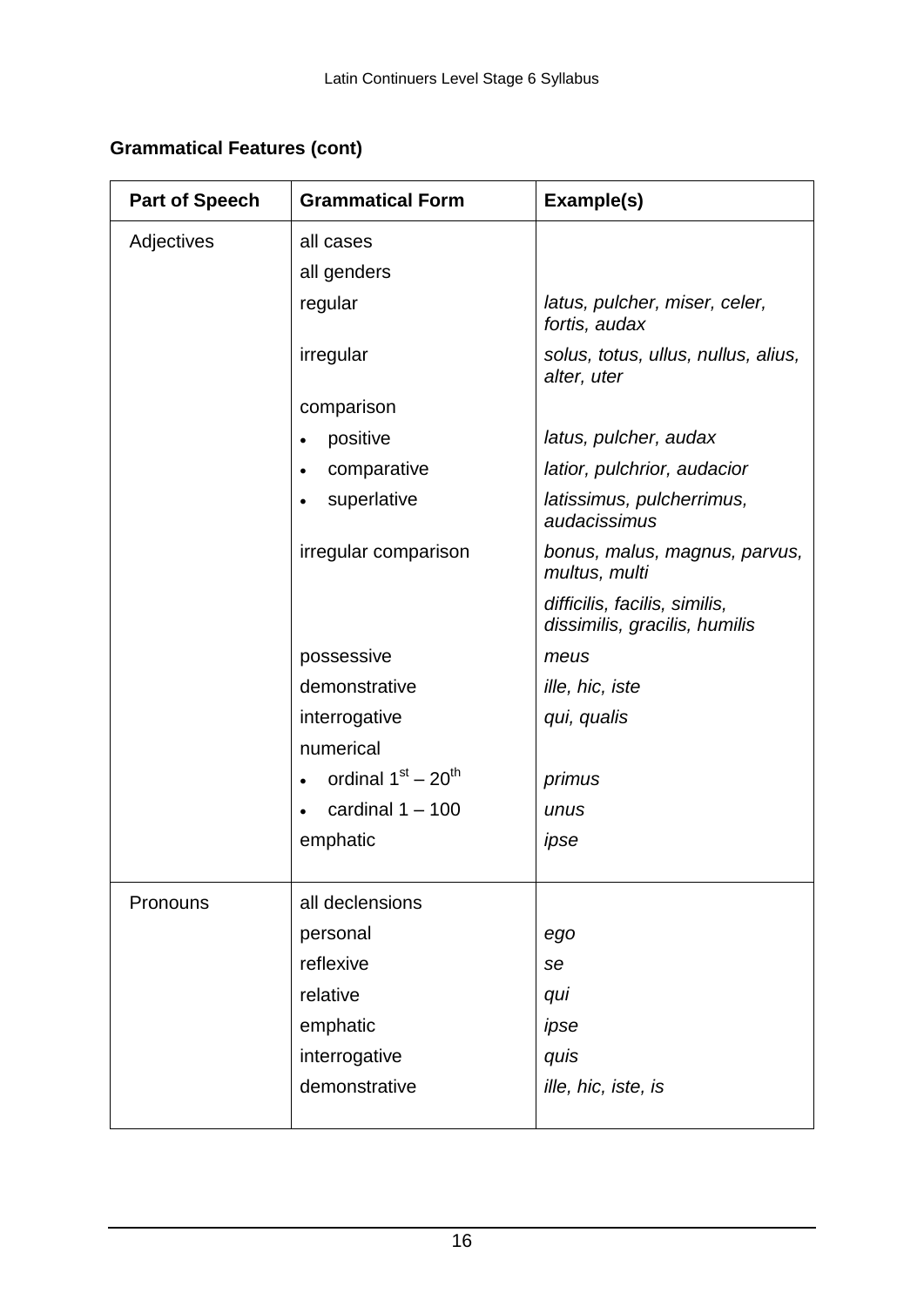| <b>Grammatical Features (cont)</b> |  |  |
|------------------------------------|--|--|
|------------------------------------|--|--|

| <b>Part of Speech</b> | <b>Grammatical Form</b>                                               | Example(s)                                             |
|-----------------------|-----------------------------------------------------------------------|--------------------------------------------------------|
| Verbs                 | principal parts                                                       | amo, amare, amavi, amatum                              |
|                       | all conjugations                                                      | amare, manere, regere,<br>capere, audire               |
|                       | deponent                                                              | loqui                                                  |
|                       | semi-deponent                                                         | gaudere                                                |
|                       | irregular                                                             | esse, posse, velle, nolle, malle,<br>ire, ferre, fieri |
|                       | all tenses                                                            |                                                        |
|                       | present, future, imperfect,<br>perfect, future perfect,<br>pluperfect |                                                        |
|                       | all persons                                                           |                                                        |
|                       | singular and plural                                                   |                                                        |
|                       | active and passive voice                                              |                                                        |
|                       | indicative mood                                                       |                                                        |
|                       | subjunctive mood                                                      |                                                        |
|                       | imperative mood                                                       |                                                        |
|                       | alternative forms                                                     | rexere, imperasset                                     |
|                       | all infinitives - active and<br>passive voice                         |                                                        |
|                       | present, future, perfect                                              |                                                        |
|                       | all participles                                                       |                                                        |
|                       | present, future, perfect                                              |                                                        |
|                       | gerund                                                                |                                                        |
|                       | gerundive                                                             |                                                        |
|                       | supine                                                                |                                                        |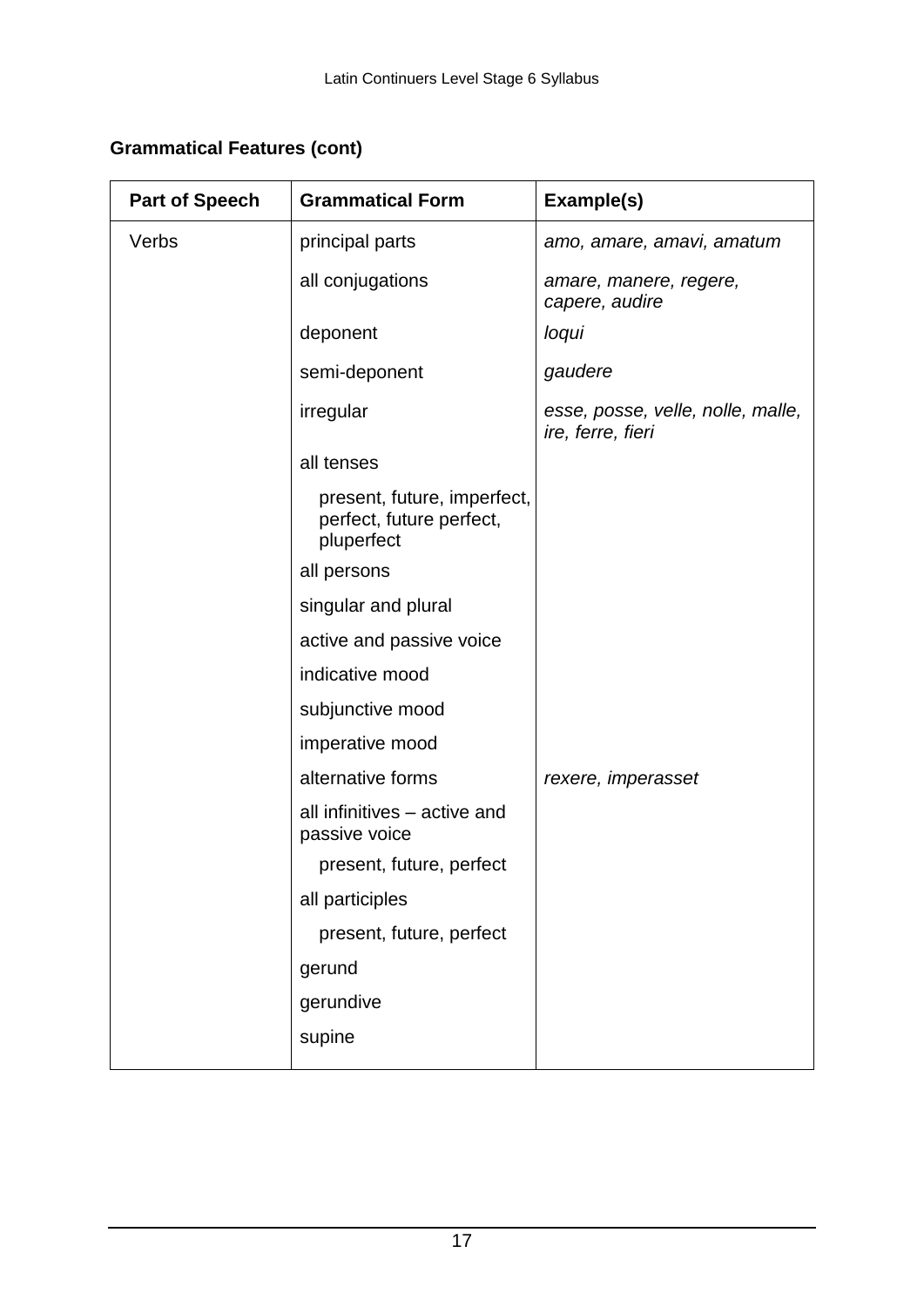| <b>Part of Speech</b> | <b>Grammatical Form</b>   | Example(s)                                    |
|-----------------------|---------------------------|-----------------------------------------------|
| Adverbs               | regular comparison        |                                               |
|                       | positive                  | late, celeriter                               |
|                       | comparative               | latius, celerius                              |
|                       | superlative               | latissime, celerrime                          |
|                       | irregular comparison      |                                               |
|                       | positive                  | bene, male, paulum, multum,<br>magnopere, diu |
|                       | comparative               | melius                                        |
|                       | superlative               | optime                                        |
| <b>Prepositions</b>   | governing accusative case | in villam, ad villam                          |
|                       | governing ablative cases  | <u>in</u> villa, <u>e</u> villa               |
| Conjunctions          | coordinating              | et                                            |
|                       | subordinating             | ut, postquam, cum, quod, si                   |
| Interjections         |                           | eheu, en                                      |

### **Grammatical Features (cont)**

### **8.6.1.2 Grammatical Usage**

| <b>Grammatical Form</b> | <b>Usage</b>                  | Example(s)                       |
|-------------------------|-------------------------------|----------------------------------|
| <b>Nouns</b>            |                               |                                  |
| Nominative Case         | subject                       | Marcus currit                    |
|                         | complement                    | Cornelia est filia, dies fit nox |
|                         |                               |                                  |
| <b>Accusative Case</b>  | direct object of verb         | te amo                           |
|                         | governed by a preposition     | ad villam                        |
|                         | subject of indirect statement | scripsit se venire               |
|                         | motion 'towards'              | Romam                            |
|                         | length of time                | tres dies                        |
|                         | distance/measurement          | murus est tres pedes altus       |
|                         | exclamation                   | o fortunatam rem publicam!       |
|                         |                               |                                  |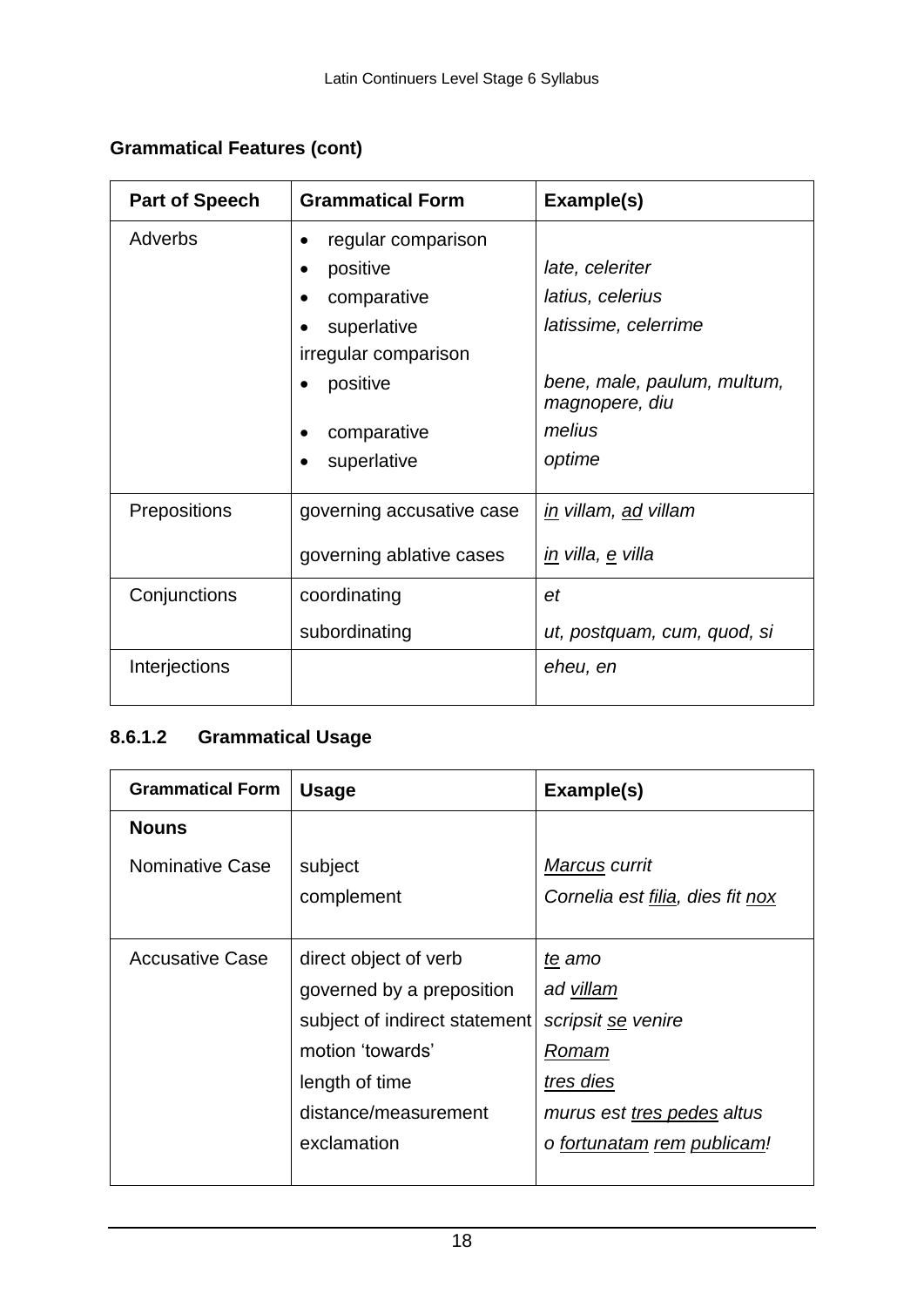| <b>Grammatical Form</b> | <b>Usage</b>                    | Example(s)                               |
|-------------------------|---------------------------------|------------------------------------------|
| <b>Nouns (cont)</b>     |                                 |                                          |
| <b>Genitive Case</b>    | possessive                      | horti Caesaris                           |
|                         | partitive                       | magna pars militum, plus vini            |
|                         | value                           | servum unius assis aestimat              |
|                         | descriptive (quality)           | vir summae virtutis                      |
|                         | dependent on verbs              | fidei memini                             |
|                         | dependent on adjectives         | laudis cupidus                           |
| Dative Case             | indirect object of a verb       | Fabio consilium dedit                    |
|                         | advantage/disadvantage          | mihi cenam coxit, mihi cenam<br>abstulit |
|                         | agent (used with<br>gerundives) | mihi efficiendum est                     |
|                         | interest                        | difficile est mihi                       |
|                         | possession                      | villa est <u>mihi</u>                    |
|                         | predicative                     | res <i>impedimento</i> erat              |
|                         | dependent on verbs              | appropinquare oppido                     |
|                         | dependent on adjectives         | aptus <u>mihi</u>                        |
| <b>Ablative Case</b>    | governed by a preposition       | in <u>villa</u>                          |
|                         | manner                          | summa celeritate intravit                |
|                         | description                     | vir barba promissa                       |
|                         | respect                         | aetate provectus                         |
|                         | place                           | terra marique                            |
|                         | time                            | tertio anno                              |
|                         | instrument / agent / means      | gladio interfectus                       |
|                         |                                 | a Fabio interfectus                      |
|                         |                                 | calliditate interfectus                  |
|                         | cause                           | fame mortuus                             |
|                         | separation                      | Londinio profecta est                    |
|                         | comparison                      | Caesar est maior Crasso                  |
|                         | origin                          | clarissimo patre creatus                 |
|                         | dependent on verbs              | utor gladio                              |
|                         | dependent on adjectives         | dignus laude                             |
|                         | ablative absolute               | clade accepta                            |
|                         |                                 | me duce                                  |
| <b>Locative Case</b>    | place 'at' or 'in'              | <u>Romae, domi</u>                       |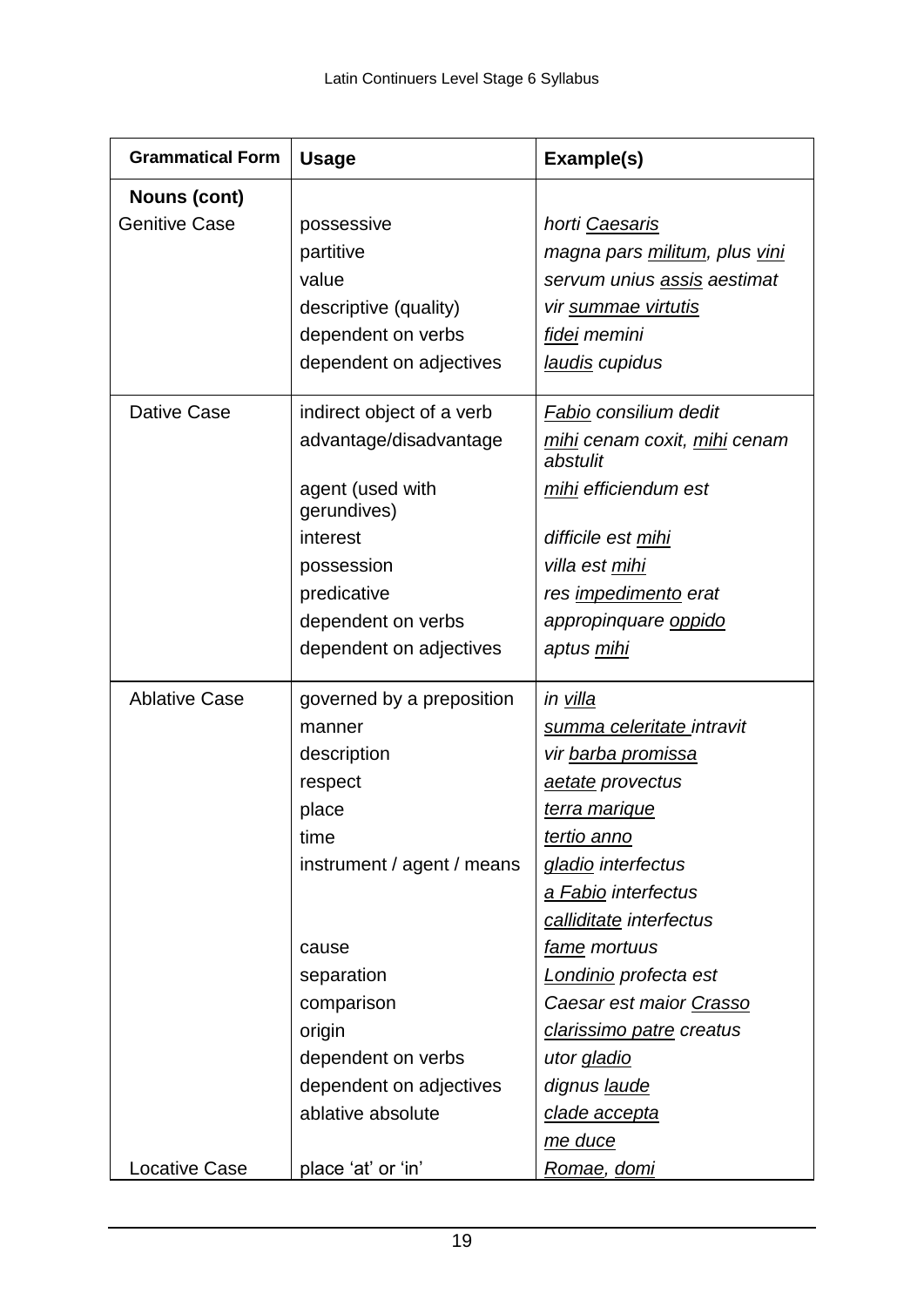| <b>Grammatical Form</b> | <b>Usage</b>                                | Example(s)                                   |
|-------------------------|---------------------------------------------|----------------------------------------------|
| Nouns in<br>apposition  | all cases except locative                   |                                              |
| Verbs                   | historic present                            | prima luce signo dato<br>multitudoinstruitur |
|                         | historic infinitive                         | diripi tecta  inici ignes                    |
|                         | impersonal                                  | mihi venire licet                            |
|                         | impersonal passive of<br>intransitive verbs | hic pugnatum est                             |

### **8.6.1.3 Grammatical Constructions**

| <b>Type of Clause</b>      | <b>Verb</b> | Example(s)                             |
|----------------------------|-------------|----------------------------------------|
| principal                  |             |                                        |
| statement                  | indicative  | Cicero hoc fecit                       |
|                            | subjunctive | at Cicero hoc faceret                  |
| question                   | indicative  | quid fecit Cicero?                     |
|                            | subjunctive | quid faciamus?                         |
| command                    | imperative  | hoc fac!                               |
|                            | subjunctive | hoc facias!                            |
| wish                       | indicative  | hoc facere volo                        |
|                            | subjunctive | (utinam) ne hoc facias!                |
| subordinate -<br>adverbial |             |                                        |
| temporal                   | indicative  | ubi Marcus casam aedificavit           |
|                            | subjunctive | antequam hostes non caperent           |
| causal                     | indicative  | quoniam Marcus casam non<br>confecerat |
|                            | subjunctive | cum Marcus casam conficiat             |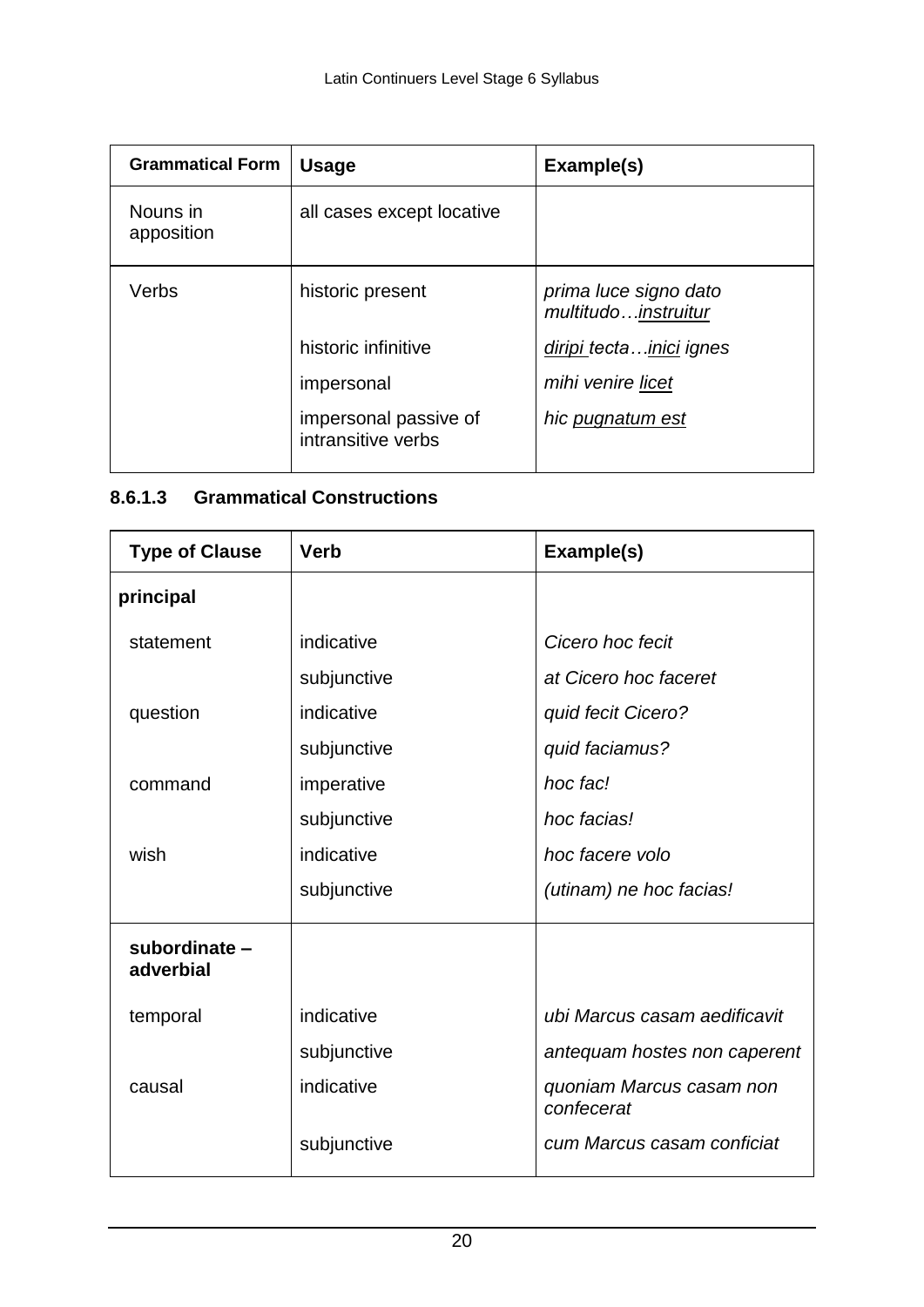| <b>Type of Clause</b>               | <b>Verb</b> | Example(s)                                                |
|-------------------------------------|-------------|-----------------------------------------------------------|
| subordinate -<br>adverbial (cont)   |             |                                                           |
| concessive                          | indicative  | quamquam Marcus casam<br>aedificavit                      |
|                                     | subjunctive | cum Marcus fessus esset,<br>currebat tamen quam celerrime |
| purpose/final                       | subjunctive | puer domum redit ut patrem<br>videat                      |
| consecutive/result                  | subjunctive | puer adeo timebat ut aufugerit                            |
| conditional                         | indicative  | si hoc fecisti, stultus fuisti                            |
|                                     | subjunctive | si hoc fecisses, stultus fuisses                          |
| comparison                          | indicative  | tot amicos habeo quot tu habes                            |
|                                     | subjunctive | se gessit tamquam consul<br>fuisset                       |
| subordinate -<br>adjectival         |             |                                                           |
| relative                            | indicative  | puer est quem amo                                         |
| purpose                             | subjunctive | legatos misit qui de obsidibus<br>agerent                 |
| generic                             | subjunctive | sunt qui fortiter pugnent                                 |
| subordinate-<br>noun                |             |                                                           |
| indirect question                   | subjunctive | amicus rogavit cur hoc facerem                            |
| indirect command                    | subjunctive | mihi imperavit ut hoc facerem                             |
| indirect wish                       | subjunctive | volo ut mihi respondeas                                   |
| expressing fear                     | subjunctive | timeo ne hoc faciat                                       |
| indirect statement                  | infinitive  | dixit se patrem adiuvisse                                 |
| subordinate -<br>in indirect speech | subjunctive | dixit se patrem adiuvisse quod<br>bonus vir esset         |
|                                     |             |                                                           |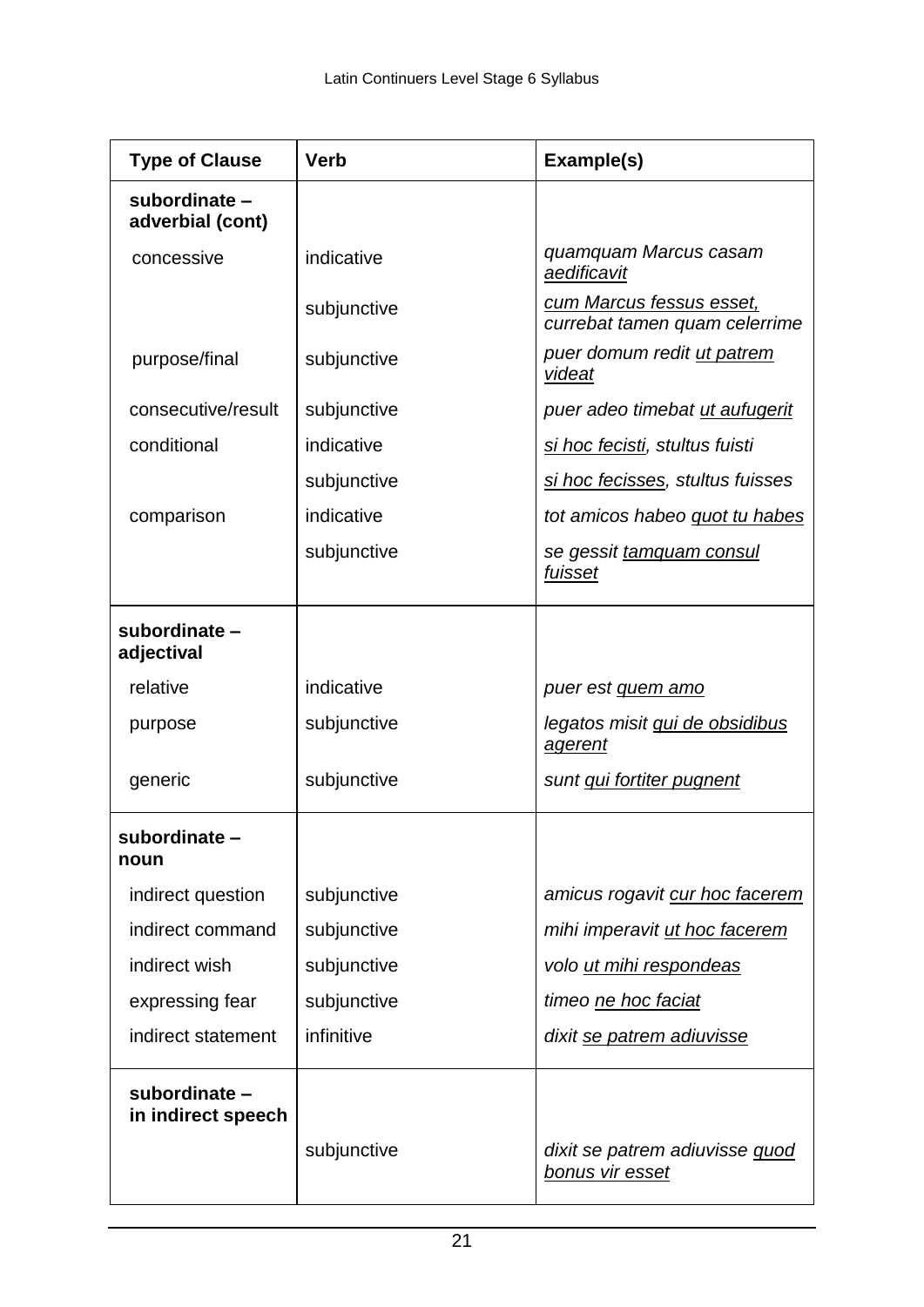### **8.7 Study of Literature**

In studying the prescribed texts, students will develop techniques in literary analysis and evaluation. These involve examining the ways in which writers express their ideas in order to have the greatest impact on their audience.

A list of stylistic features and literary terms is included below to help students to:

- describe and analyse the style or effect of an extract
- understand the terms commonly used in notes and commentaries on Classical texts
- understand that Classical authors were invariably trained in rhetorical techniques and used them consciously, confident that their audience would recognise and appreciate them.

For assessment purposes, students are expected to use either the technical term or an explanation.

| <b>Technical term</b> | <b>Explanation</b>                                                                  | <b>Example</b>                                                                                                                |
|-----------------------|-------------------------------------------------------------------------------------|-------------------------------------------------------------------------------------------------------------------------------|
| alliteration          | repetition of consonants,<br>especially at the beginning<br>of words                | sanguineae superant undas<br>(Virgil, Aeneid II.207)<br>aut vocem mutare viros aut vertere<br>vestem (Virgil, Aeneid XII.825) |
| allusion              | reference to a person,<br>place, story etc, which the<br>reader is assumed to know  | Saturnia [=Juno, daughter of<br>Saturn], Alcides [=Hercules]                                                                  |
| analogy               | comparison or parallel<br>underlying a simile or<br>metaphor                        | Turnus is compared to various wild<br>animals (Virgil, Aeneid XII)                                                            |
| anaphora              | repetition of word or phrase<br>at the beginning of several<br>clauses or sentences | nihil agis, nihil moliris, nihil cogitas<br>(Cicero, In Catilinam I.3.8)                                                      |
| antithesis            | contrasting words or<br>phrases balanced against<br>one another                     | amantem iniuria talis<br>cogit amare magis, sed bene velle<br>minus<br>(Catullus, 72)                                         |

#### **8.7.1 Stylistic Features**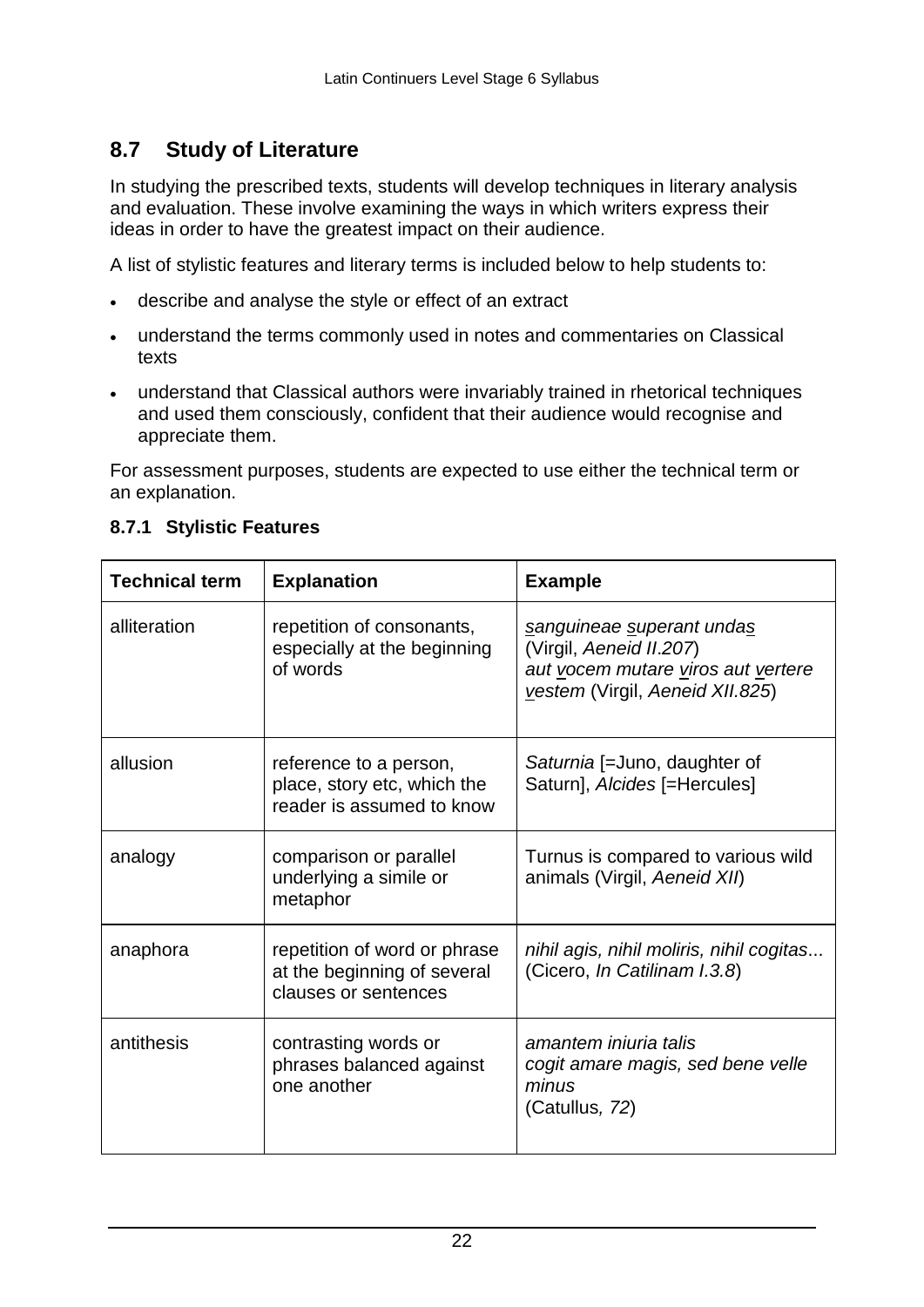| <b>Technical term</b> | <b>Explanation</b>                                                                                             | <b>Example</b>                                                                                                                      |
|-----------------------|----------------------------------------------------------------------------------------------------------------|-------------------------------------------------------------------------------------------------------------------------------------|
| apostrophe            | address to person, place or<br>abstract quality as an aside<br>from the narrative                              | ante, pudor, quam te violo aut tua<br>iura resolvo (Virgil, Aeneid IV.27)                                                           |
| archaism              | an old form of a word used<br>to create an effect of<br>solemnity or pathos                                    | olli sedato respondit corde Latinus<br>(Virgil, Aeneid XII.18)                                                                      |
| assonance             | repetition of similar vowel<br>sounds in two or more<br>words                                                  | quae quondam in bustis aut<br>culminibus desertis<br>nocte sedens serum canit importuna<br>per umbras<br>(Virgil, Aeneid XII.863-4) |
| asyndeton             | omission of conjunctions                                                                                       | omnia patefacta, illustrata,<br>oppressa, vindicata<br>(Cicero, In Catilinam I.13.32)                                               |
| chiasmus              | contrast of phrases by<br>reversal of word order                                                               | dividimus muros et moenia<br>pandimus urbis<br>(Virgil, Aeneid II.234)                                                              |
| ellipsis              | the omission of word(s)<br>necessary for the<br>grammatical structure of a<br>sentence                         | domum meam relinquendam<br>[sc.esse] putarem<br>(Cicero, In Catilinam I.7.17)                                                       |
| epithet               | an adjective or phrase<br>commonly associated with a<br>noun, conveying a special<br>quality or characteristic | pius Aeneas; infelix Dido<br>(Virgil, Aeneid)                                                                                       |
| hendiadys             | phrase with two components<br>which amount to one<br>concept                                                   | Turni de vita et sanguine certant<br>(Virgil, Aeneid XII.765)                                                                       |
| hyperbaton            | alteration of natural order of<br>words, displacement of word<br>outside its phrase or clause                  | per omnes<br>te deos oro<br>(Horace, Odes $I.8.1-2$ )                                                                               |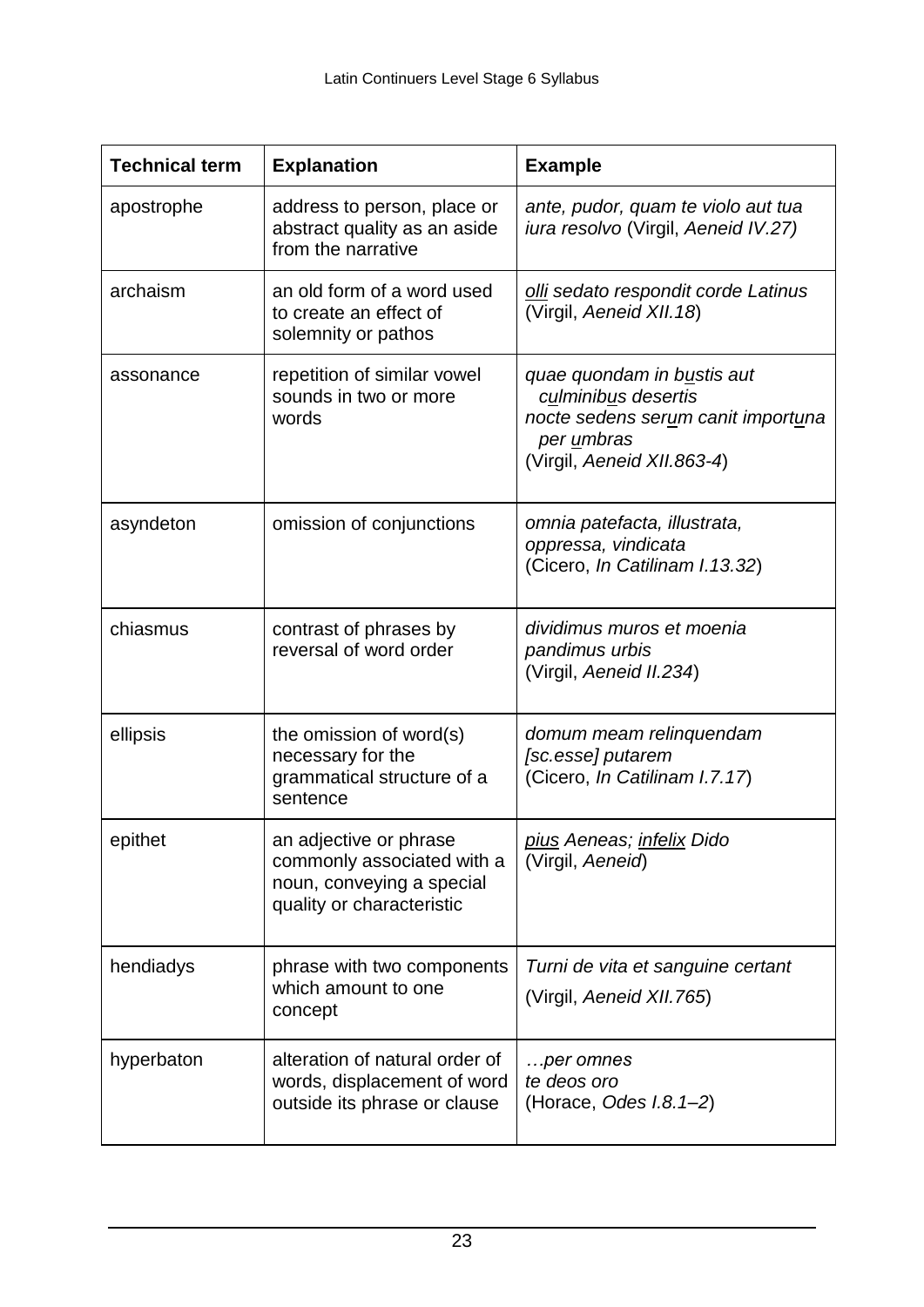| <b>Technical term</b>             | <b>Explanation</b>                                                                                                                 | <b>Example</b>                                                                                                                                              |
|-----------------------------------|------------------------------------------------------------------------------------------------------------------------------------|-------------------------------------------------------------------------------------------------------------------------------------------------------------|
| hyperbole                         | deliberate exaggeration not<br>intended to be taken literally                                                                      | non modo Romae, sed nec<br>ullo in angulo totius Italiae<br>(Cicero, In Catilinam II.4.8)                                                                   |
| interjection                      | a sudden phrase or word<br>that interrupts the<br>grammatical progress of the<br>sentence                                          | mirabile dictu (Virgil, Aeneid I.439)                                                                                                                       |
| litotes                           | expressing an idea through<br>its negative, eg 'not bad'<br>meaning 'good'                                                         | haud mollia (Virgil, Aeneid IX.804,<br>XII.25                                                                                                               |
| meiosis                           | deliberate understatement                                                                                                          | nec genus indecores<br>(Virgil, Aeneid XII.25)                                                                                                              |
| metaphor                          | an implied comparison;<br>words or expressions<br>literally belonging to one<br>subject, but used of another<br>to create an image | Corinthum patres vestri, totius<br>Graeciae lumen, exstinctum esse<br>voluerunt<br>(Cicero, Pro Lege Manilia II)                                            |
| metonymy                          | a proper noun or an<br>associated word used for a<br>whole concept                                                                 | <i>implentur veteris Bacchi pinguisque</i><br>ferinae (Virgil, Aeneid I.215)                                                                                |
| onomatopoeia                      | words whose sound imitates<br>the sound being described                                                                            | sibila lambebant linguis vibrantibus<br>ora (Virgil, Aeneid II.211)                                                                                         |
| oxymoron                          | combination of contradictory<br>terms in one phrase                                                                                | dura quies (Virgil, Aeneid X.745,<br>XII.309)                                                                                                               |
| personification<br>(prosopopoeia) | a non-human addressed or<br>spoken of as a person                                                                                  | si mecum patriasi cuncta Italia,<br>si omnis res publica sic loquatur<br>(Cicero, In Catilinam I.11.27)                                                     |
| polysyndeton                      | using more conjunctions<br>than necessary                                                                                          | quaevobis exponamut et<br>quanta et quam manifesta et qua<br>ratione investigata et comprehensa<br>sint vosscire possitis<br>(Cicero, In Catilinam III.1.3) |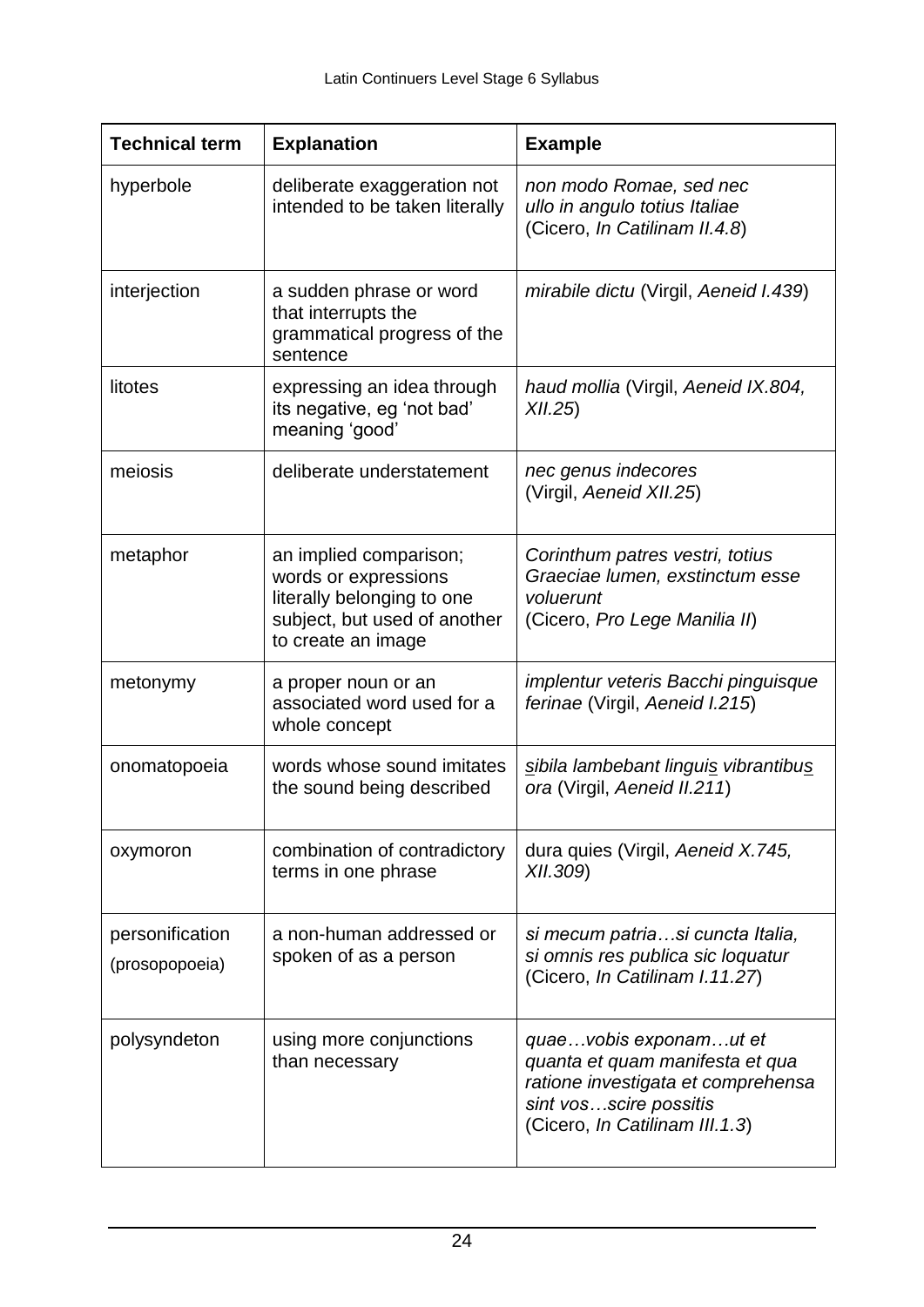| <b>Technical term</b>  | <b>Explanation</b>                                                                                                           | <b>Example</b>                                                                                                        |
|------------------------|------------------------------------------------------------------------------------------------------------------------------|-----------------------------------------------------------------------------------------------------------------------|
| rhetorical<br>question | question asked for effect,<br>where no answer is<br>expected                                                                 | quo usque tandem abutere, Catilina,<br>patientia nostra? (Cicero, In<br>Catilinam I.1.1)                              |
| simile                 | comparison introduced by<br>terms such as velut, similis<br>or qualis                                                        | qualis mugitus, fugit cum saucius<br>aram<br>taurus et incertam excussit cervice<br>securim (Virgil, Aeneid II.223,4) |
| synecdoche             | the part standing for the<br>whole                                                                                           | tectum omne tenebant<br>(Virgil, Aeneid III.757)                                                                      |
| transferred<br>epithet | agreement of an adjective,<br>not with the noun to which it<br>really refers, but with<br>another noun in close<br>proximity | dum Capitolio<br>regina dementes ruinas<br>parabat (Horace, Odes I.37)                                                |
| tricolon               | a series of three similar<br>phrases or clauses, often<br>building up in intensity or<br>length                              | cum quiescunt, probant, cum<br>patiuntur, decernunt, cum tacent,<br>clamant (Cicero, In Catilinam I.8.21)             |
| zeugma                 | the linking of two words or<br>expressions with a single<br>word which, strictly<br>speaking, cannot apply to<br>both        | omnis hic locus acervis corporum et<br>civium sanguine redundavit<br>(Cicero, In Catilinam III. 10.24)                |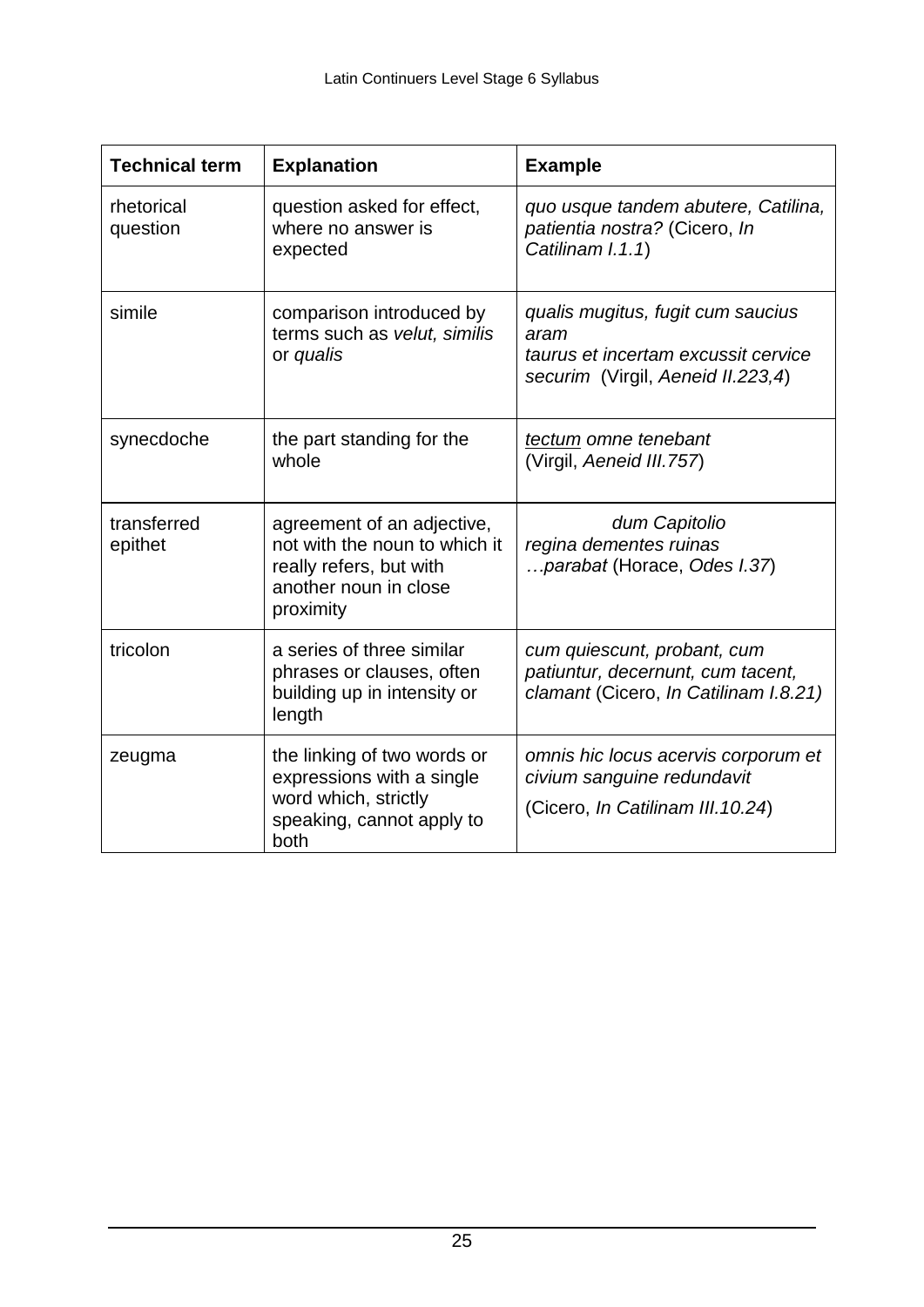#### **8.7.2 Glossary of Literary Terms**

| bathos                 | anticlimax: descent from the grand to the trivial                                                                                                                                                                                                                     |
|------------------------|-----------------------------------------------------------------------------------------------------------------------------------------------------------------------------------------------------------------------------------------------------------------------|
| climax                 | a high point of effect led up to gradually; the culmination of a<br>series of ideas, events or expressions                                                                                                                                                            |
| connotation            | the implicit or associated meanings of a word                                                                                                                                                                                                                         |
| convention             | an accepted literary practice or tradition                                                                                                                                                                                                                            |
| device                 | a stylistic feature                                                                                                                                                                                                                                                   |
| diction                | the deliberate choice and arrangement of words                                                                                                                                                                                                                        |
| didactic               | designed to instruct                                                                                                                                                                                                                                                  |
| epic                   | long narrative poem in lofty style involving both mortal heroes<br>and supernatural forces in large-scale events, written in<br>hexameter verse in Greek and Latin                                                                                                    |
| figurative<br>language | language that departs from the literal standard meaning in order<br>to achieve a special effect<br>eg metaphor, personification, simile                                                                                                                               |
| imagery                | use of stylistic features to create a word picture                                                                                                                                                                                                                    |
| irony                  | the use of words that convey a sense or attitude contrary to what<br>is literally expressed; a deeper awareness of the significance of<br>words or actions, which the author shares with the audience, but<br>which the characters in the narrative do not understand |
| mood                   | an emotional atmosphere created by the author                                                                                                                                                                                                                         |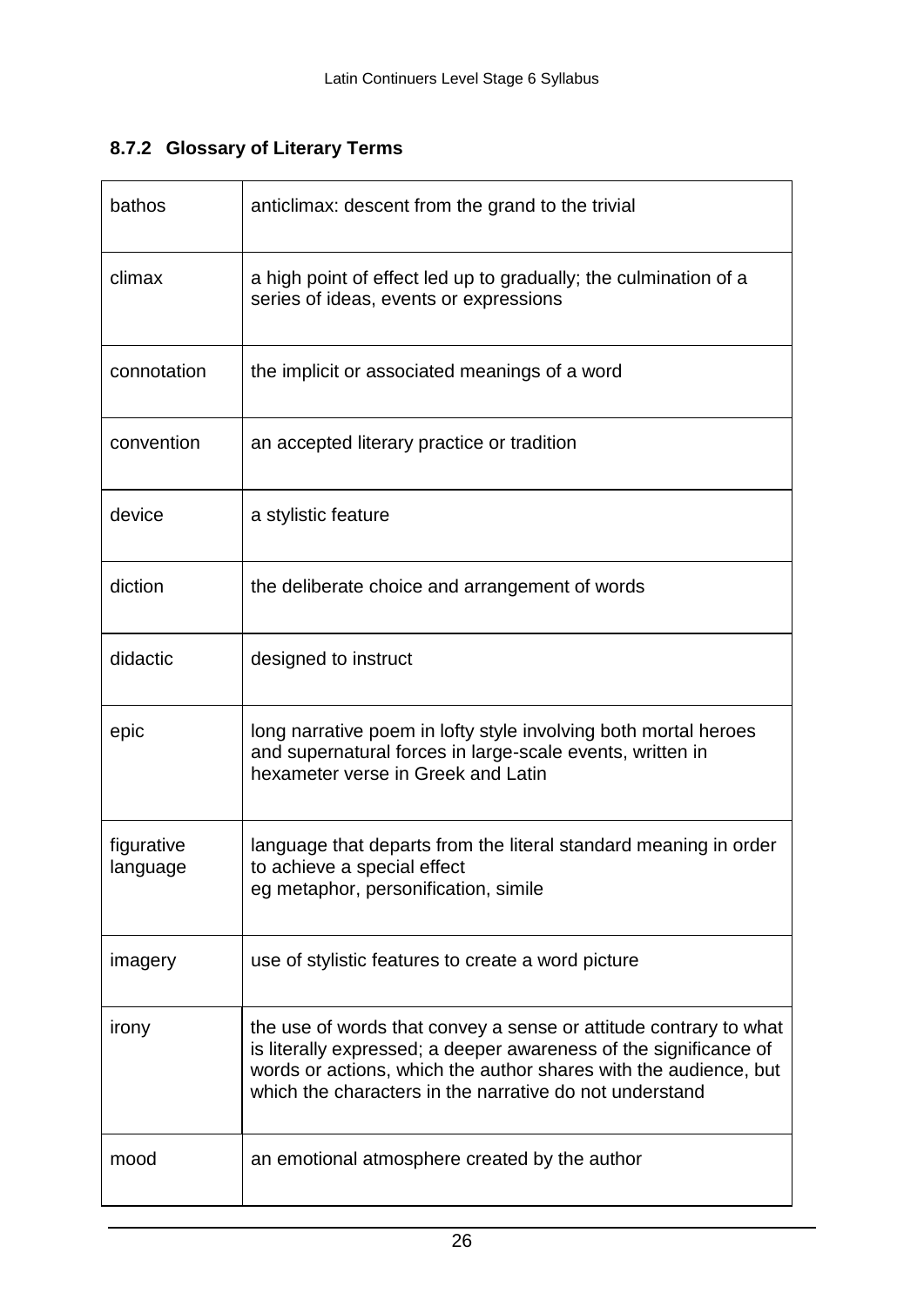| paradox   | a statement which seems contradictory but which reveals a<br>coherent truth                                                     |
|-----------|---------------------------------------------------------------------------------------------------------------------------------|
| pathos    | the creation of pity or sorrow in the reader                                                                                    |
| rhetoric  | the presentation of ideas in a persuasive manner using such<br>stylistic features as anaphora, hyperbole or rhetorical question |
| structure | how the text is put together – development of theme, sections,<br>word order                                                    |
| theme     | an underlying idea, which may be sustained throughout the text                                                                  |
| tone      | the attitude and/or the feeling writers express through their<br>choice of words or literary devices                            |

#### **8.7.3 Metre**

 Latin was written to be read aloud. The study of metre will help students of Latin poetry to appreciate the writer's artistry. Students will learn to scan dactylic hexameter.

 dactylic hexameter; it is used by Catullus for poem 64 (Ariadne and Theseus), Virgil The metre used by Homer and all subsequent Greek and Latin epic poets is the in his *Aeneid* and by Ovid in his *Metamorphoses*.

The dactylic hexameter consists of six feet. Each of the first four feet may be either a dactyl or spondee. The fifth foot is normally a dactyl. The sixth foot is a spondee or a trochee. Since the last syllable in the line may be long (heavy) or short (light) students may adopt the convention of marking this syllable with a cross. Elision should also be clearly marked. A syllable should begin with a consonant where possible.

Within each dactylic line there is a major pause known as the main caesura. This usually falls inside the third or fourth foot. Students should mark the main caesura of a line with double vertical lines.

Eg: venlentem prospicit hostem regina ut tedtis  $inters'$  muros ignis ad tecta volare contra Rutulas nulla agmina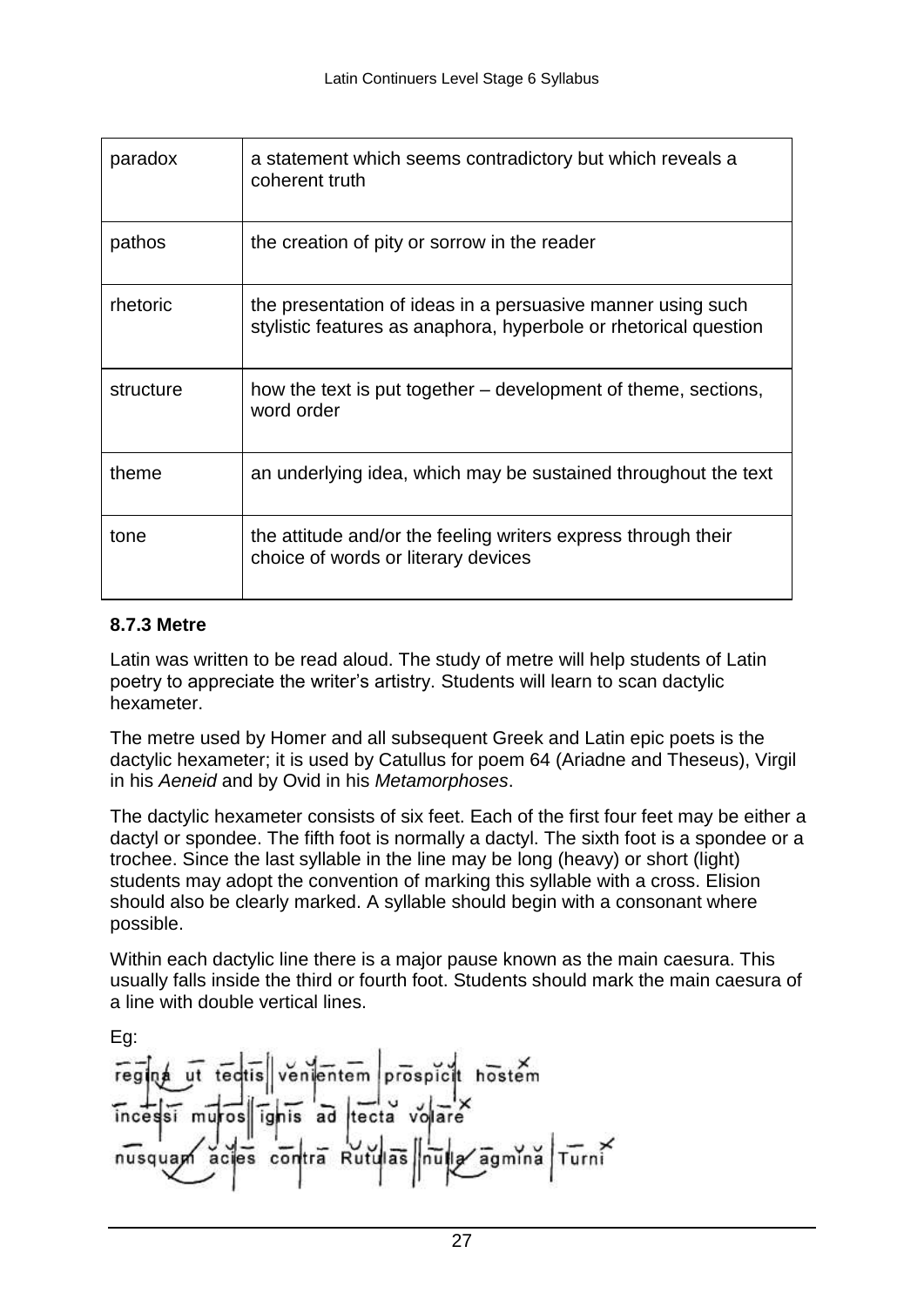#### <span id="page-27-0"></span>**9 Course Requirements**

For the Preliminary course:

120 indicative hours are required to complete the course.

For the HSC course:

- the Preliminary course is a prerequisite
- 120 indicative hours are required to complete the course
- texts and a number of thematic focus areas are prescribed for study.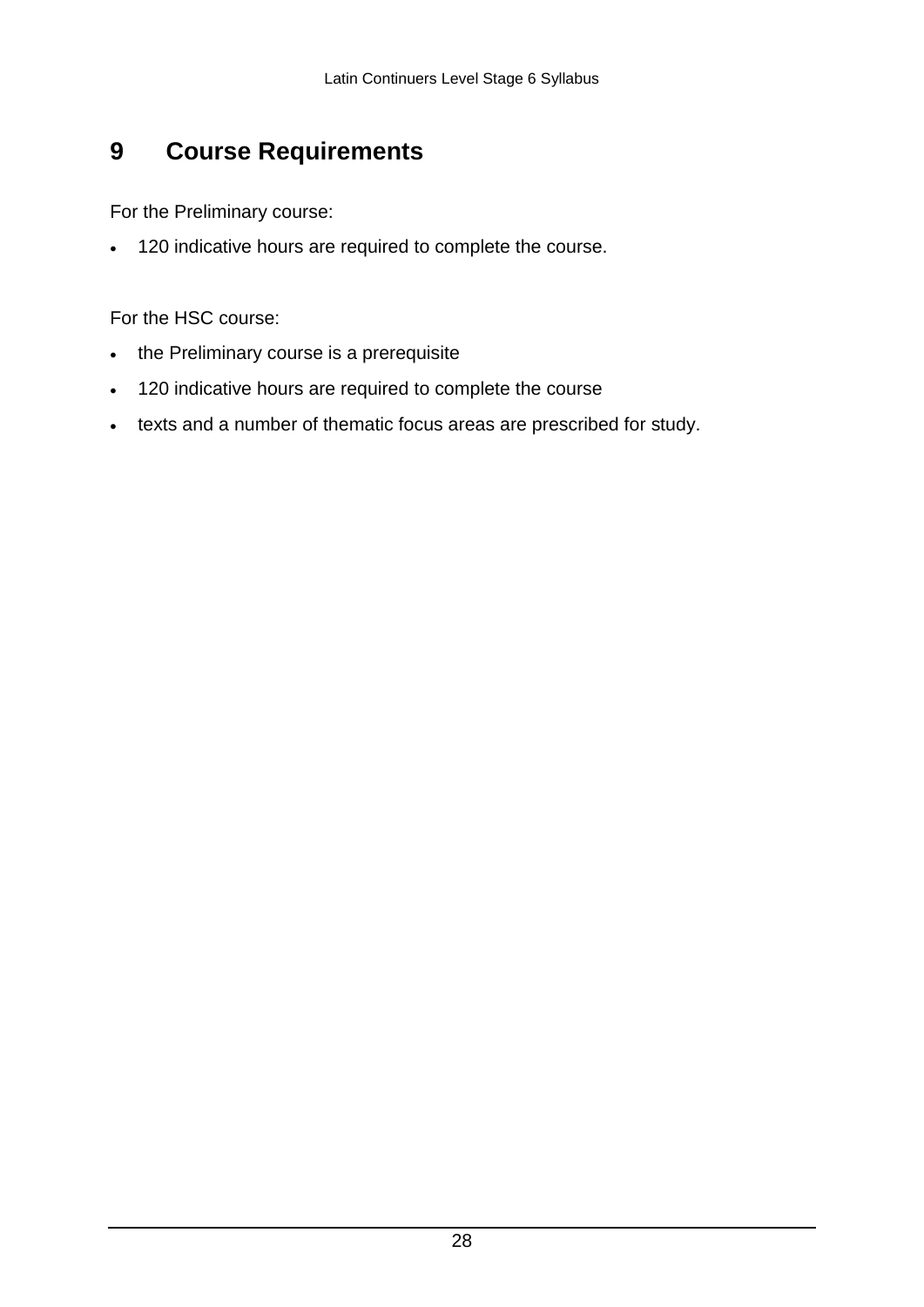# <span id="page-28-0"></span>**10 Post-school Opportunities**

 research. The study of Latin vocabulary, language and literature links directly with study of Latin provide components of competence in industry. The study of Latin provides students with knowledge, understanding and skills that form a valuable foundation for a range of courses at university and other tertiary institutions. The study of Latin directly links with courses in Classics, Ancient History and Archaeology in universities, from undergraduate studies through to postdoctoral tertiary courses in literature, linguistics, languages (English and languages other than English), medicine, the sciences, and law. The key competencies developed in the

 In addition, the study of Latin assists students to prepare for employment and for full and active participation as citizens.